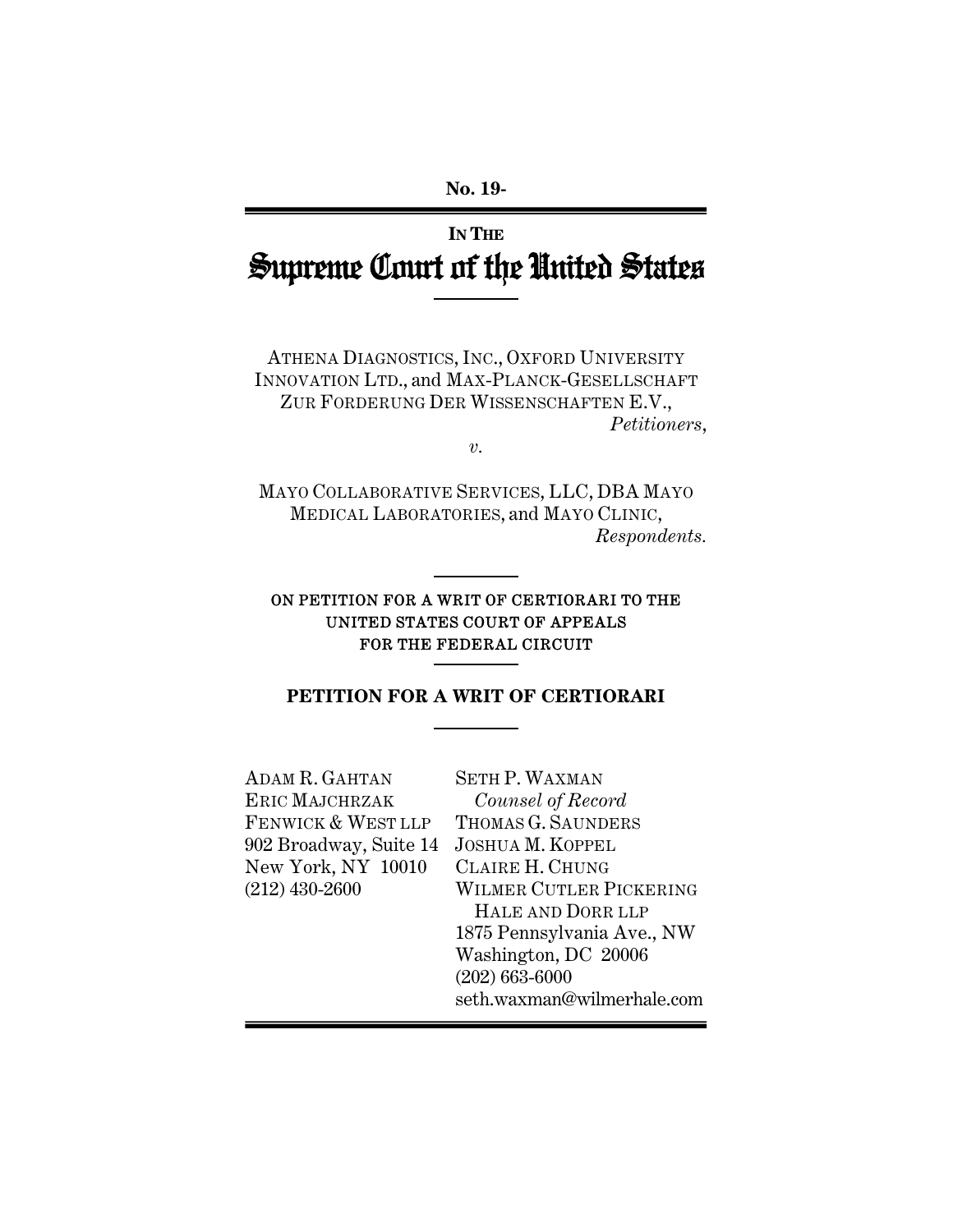### **QUESTION PRESENTED**

Across eight opinions concurring or dissenting in the denial of rehearing en banc, the Federal Circuit unanimously agreed that the claims to a medical diagnostic method in this case should be patent-eligible. But the court split 7-5 on whether this Court's precedent foreclosed such a result or whether it was the Federal Circuit's own misinterpretation of that precedent that has denied patent protection to diagnostic tests. Numerous judges asked this Court to provide guidance.

The question presented is:

Whether a new and specific method of diagnosing a medical condition is patent-eligible subject matter, where the method detects a molecule never previously linked to the condition using novel man-made molecules and a series of specific chemical steps never previously performed.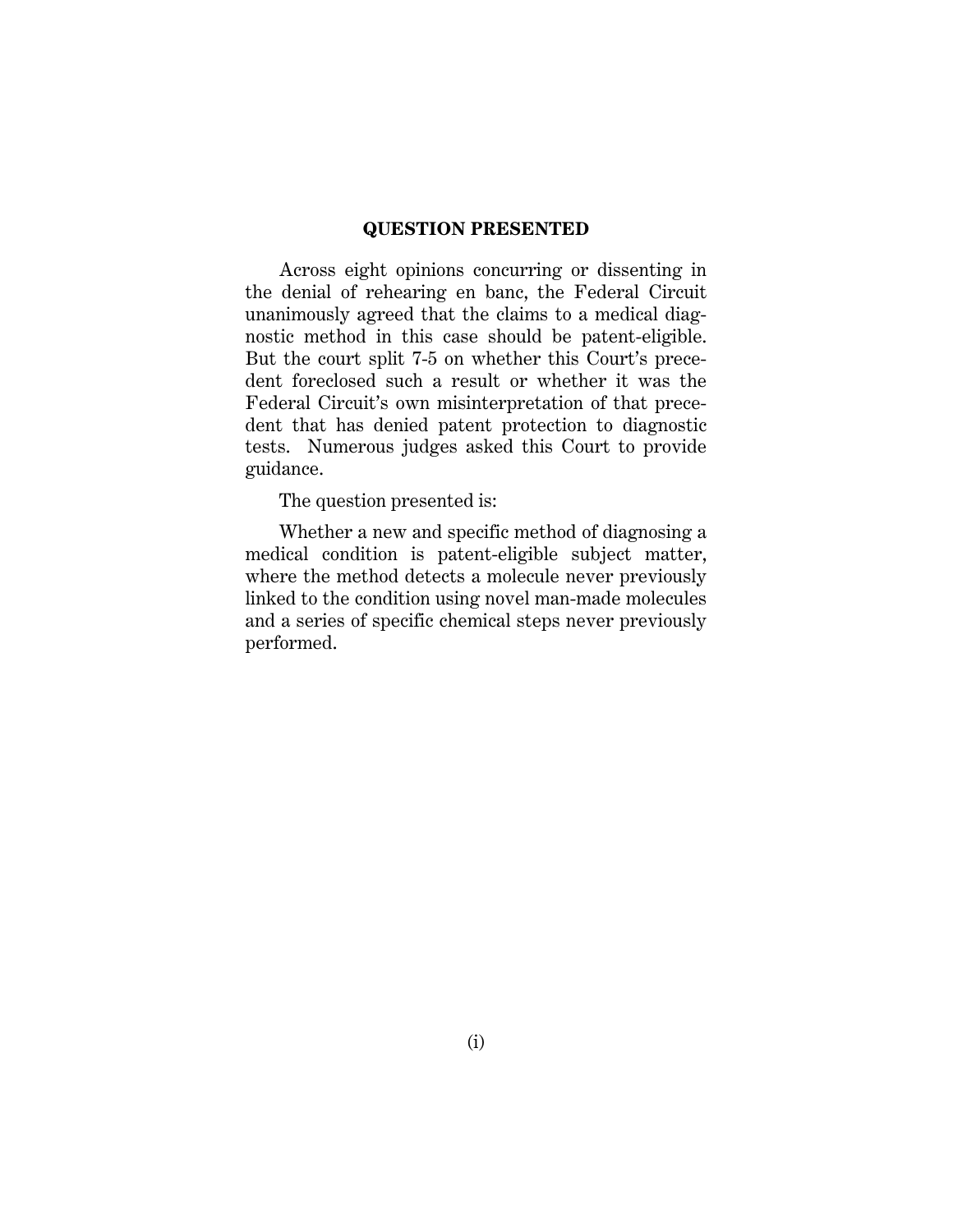### **CORPORATE DISCLOSURE STATEMENT**

Quest Diagnostics Incorporated is the parent corporation of petitioner Athena Diagnostics, Inc. The parent corporation of Oxford University Innovation Ltd. is the Chancellor, Masters, and Scholars of the University of Oxford. Max-Planck-Gesellschaft Zur Forderung der Wissenschaften E.V. has no parent corporation and no publicly held company owns 10% or more of its stock.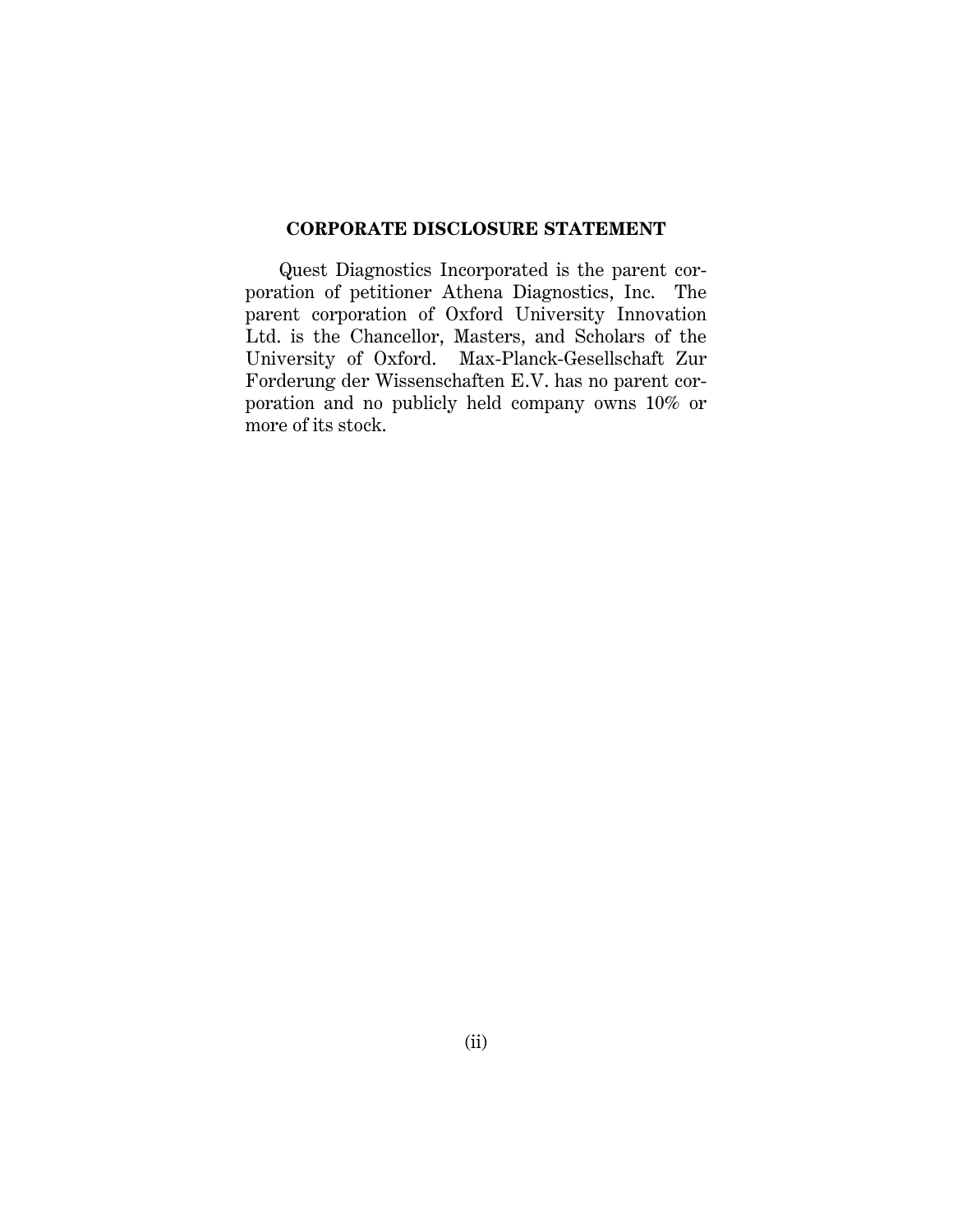# **TABLE OF CONTENTS**

|    |    |                                                                                                     | Page |
|----|----|-----------------------------------------------------------------------------------------------------|------|
|    |    |                                                                                                     |      |
|    |    | CORPORATE DISCLOSURE STATEMENTii                                                                    |      |
|    |    |                                                                                                     |      |
|    |    |                                                                                                     |      |
|    |    |                                                                                                     |      |
|    |    | STATUTORY PROVISION INVOLVED1                                                                       |      |
|    |    |                                                                                                     |      |
|    |    |                                                                                                     |      |
|    |    | A. Judicially-Created Exceptions To                                                                 |      |
|    |    |                                                                                                     |      |
|    |    |                                                                                                     |      |
|    |    | D. The Denial Of Rehearing En Banc 10                                                               |      |
|    |    | REASONS FOR GRANTING THE PETITION13                                                                 |      |
| I. |    | THE COURT SHOULD REVIEW THIS CASE<br>TO CLARIFY ITS SECTION 101 PRECEDENT  13                       |      |
|    |    | A. The Federal Circuit Is Divided And<br>Has Called For This Court's Guidance  13                   |      |
|    | В. | The Federal Circuit Decision<br>Highlights Multiple Points Of<br>Confusion In Applying This Court's |      |
|    | C. | Government Officials, Practitioners,<br>And Commentators Agree That This                            |      |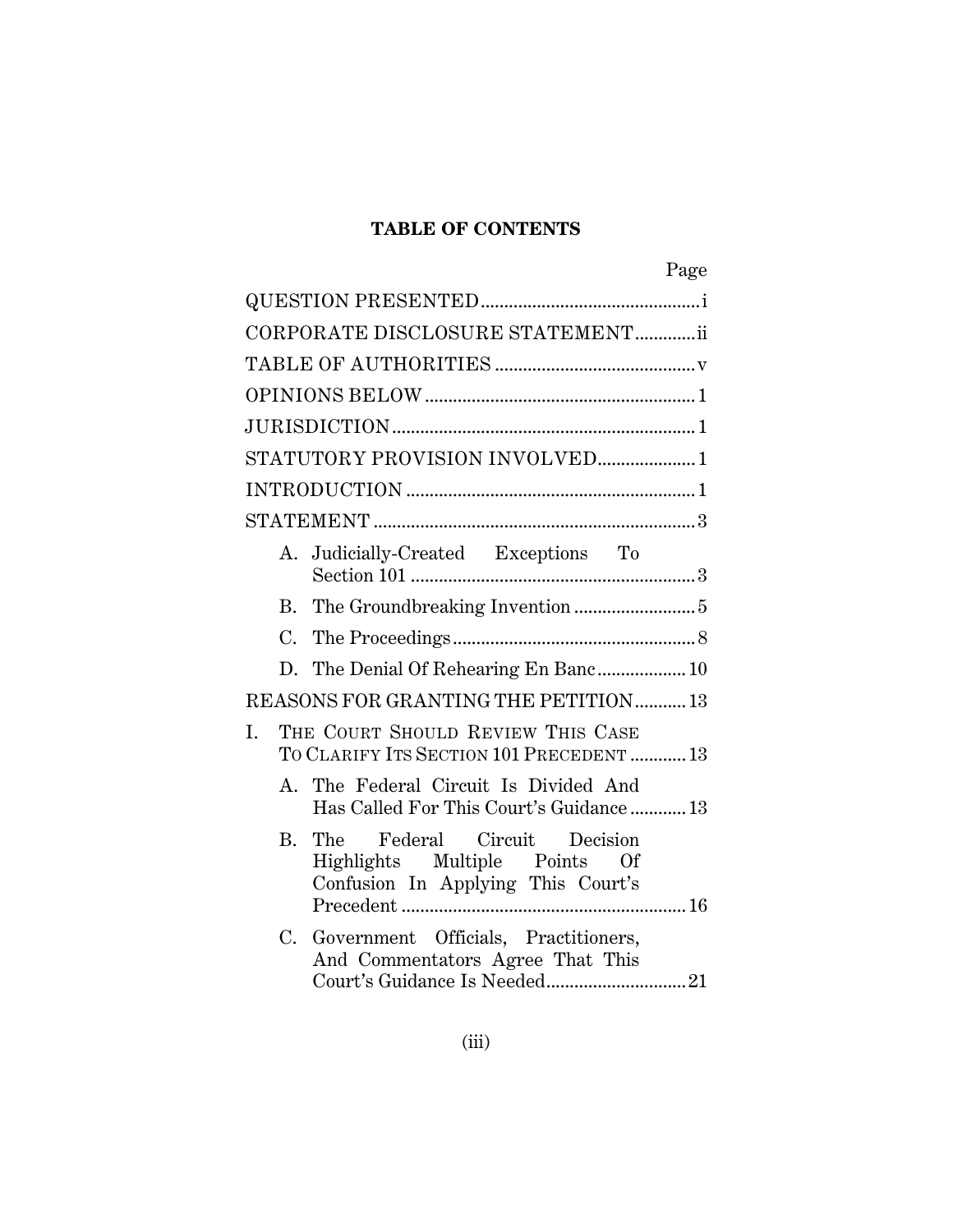# **TABLE OF CONTENTS—Continued**

| II. THE FEDERAL CIRCUIT'S HOLDING<br>THREATENS TO DISRUPT IMPORTANT                                                             |  |
|---------------------------------------------------------------------------------------------------------------------------------|--|
| III. THIS CASE PROVIDES AN IDEAL VEHICLE<br>TO CLARIFY THE PATENT ELIGIBILITY OF                                                |  |
|                                                                                                                                 |  |
| APPENDIX A: Opinion of the United States<br>Court of Appeals for the Federal Circuit,                                           |  |
| APPENDIX B: Memorandum and Order of the<br>United States District Court for the Di-<br>strict of Massachusetts, dated August 4, |  |
| APPENDIX C: Order of dismissal of the Unit-<br>ed States District Court for the District of                                     |  |
| APPENDIX D: Order of the United States<br>Court of Appeals for the Federal Circuit<br>denying petition for rehearing en banc,   |  |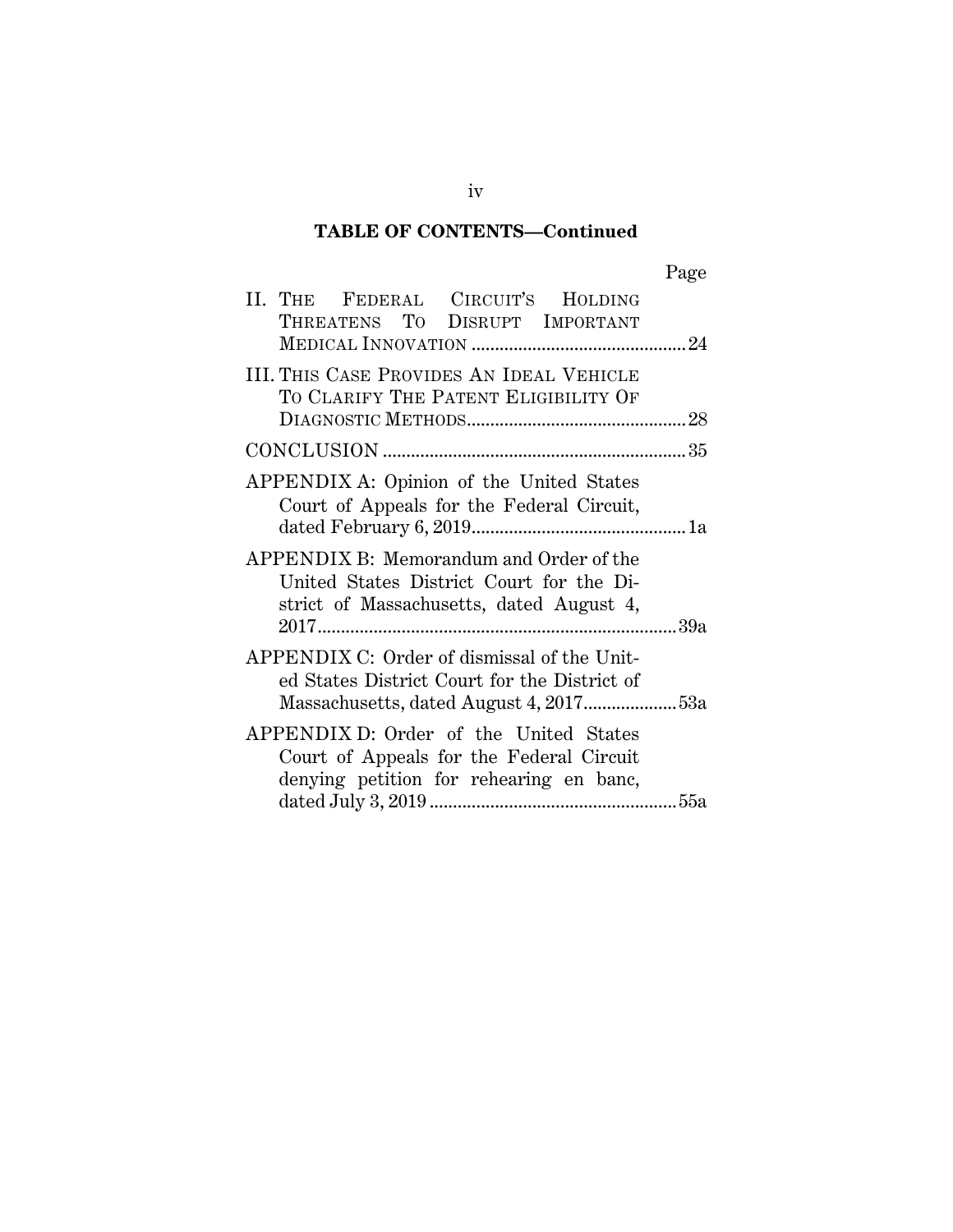# **TABLE OF AUTHORITIES**

# **CASES**

Page(s)

| Alice Corp. v. CLS Bank International, 573                                                        |
|---------------------------------------------------------------------------------------------------|
| Ariosa Diagnostics, Inc. v. Sequenom, Inc., 788                                                   |
| Association for Molecular Pathology v. Myri-<br>ad Genetics, Inc., 569 U.S. 576 (2013) 17, 29, 32 |
| Association for Molecular Pathology v.<br>USPTO, 689 F.3d 1303 (Fed. Cir. 2012) 29                |
| Berkheimer v. HP Inc., 890 F.3d 1369 (Fed.                                                        |
| Cleveland Clinic Foundation v. True Health<br>Diagnostics LLC, 859 F.3d 1352 (Fed. Cir.           |
| Diamond v. Chakrabarty, 447 U.S. 303 (1980)3, 17, 29                                              |
| Diamond v. Diehr, 450 U.S. 175 (1981)  4, 20                                                      |
| Genetic Technologies Ltd. v. Merial L.L.C., 818                                                   |
| In re BRCA1- & BRCA2-Based Hereditary<br>Cancer Test Patent Litigation, 774 F.3d                  |
| Interval Licensing LLC v. AOL, Inc., 896 F.3d                                                     |
| Mayo Collaborative Services v. Prometheus<br>Laboratories, Inc., 566 U.S. 66 (2012)  passim       |
| Roche Molecular Systems, Inc. v. CEPHEID,                                                         |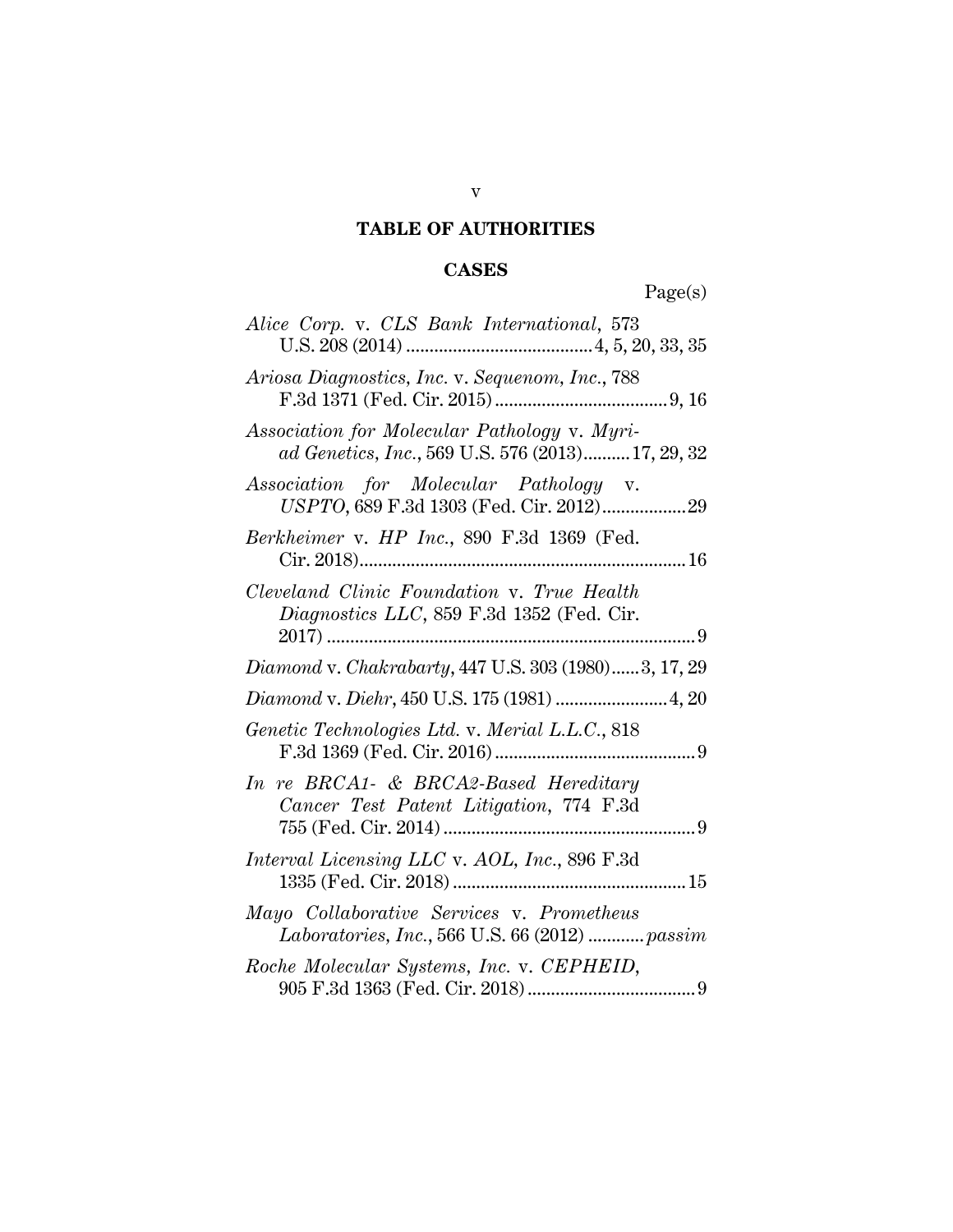| Smart Systems Innovations, LLC v. Chicago           |  |
|-----------------------------------------------------|--|
| <i>Transit Authority</i> , 873 F.3d 1364 (Fed. Cir. |  |
|                                                     |  |

### **DOCKETED CASES**

| Association for Molecular Pathology v. Myri- |
|----------------------------------------------|
|                                              |

*Bilski* v. *Kappos*, No. 08-964 (U.S.) ................................ 28

# **CONSTITUTIONAL, STATUTORY, AND REGULATORY PROVISIONS**

| 35 U.S.C. |
|-----------|
|           |
|           |
|           |
|           |
|           |
|           |

### **OTHER AUTHORITIES**

|  | The Age of Personalized Medicine,         |  |  |
|--|-------------------------------------------|--|--|
|  | Personalized Medicine Coalition, https:// |  |  |
|  |                                           |  |  |
|  | Badrick, Tony, Editorial, Evidence-Based  |  |  |
|  | Laboratory Medicine, 34 Clin. Biochem.    |  |  |
|  | Rev. 43 (2013), https://bit.ly/2oE3caG26  |  |  |

### vi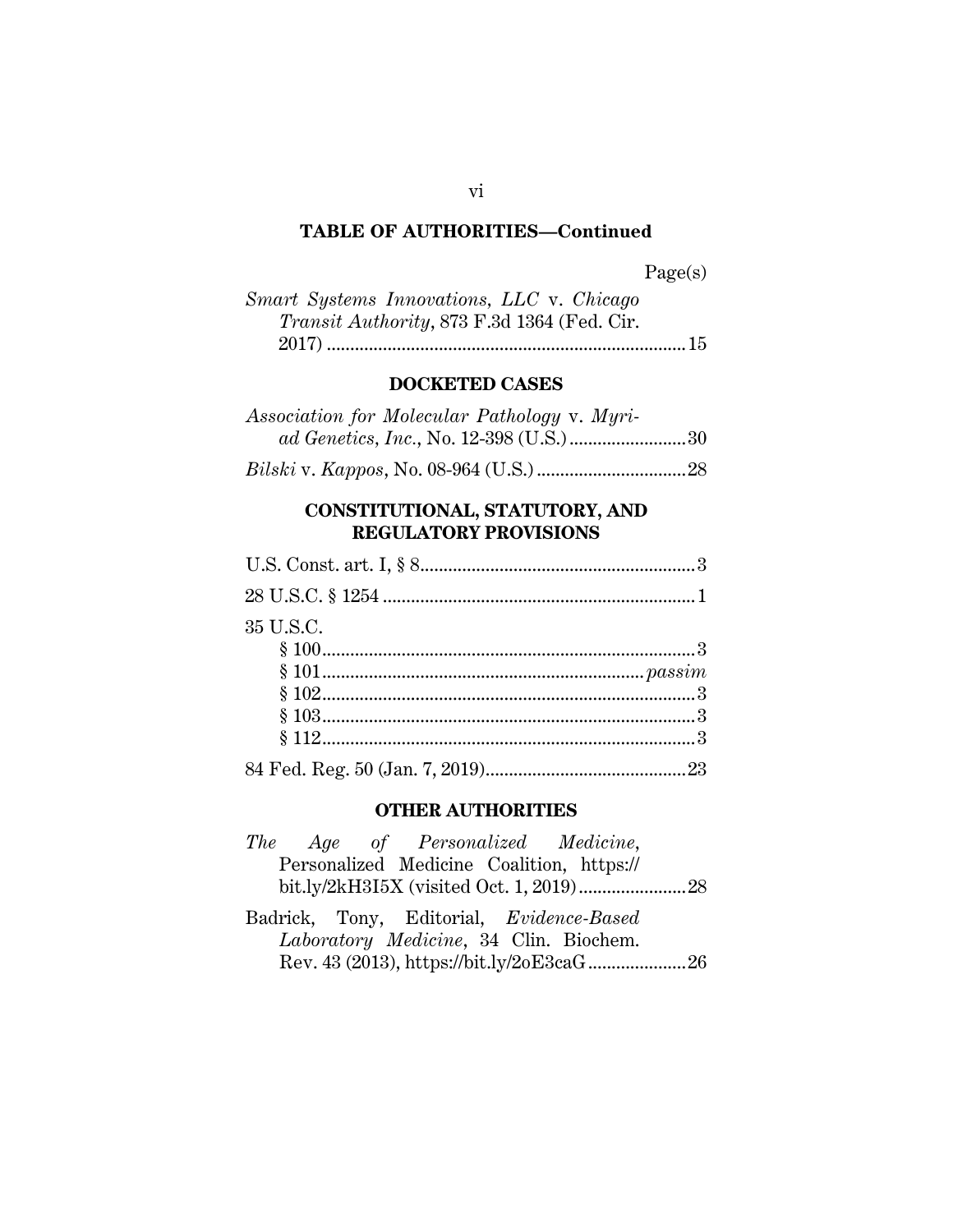| Chien, Colleen & Jim Ying Wu, Decoding<br>Patentable Subject Matter, 2018 Patently-O<br>Pat. L.J. 1 (Oct. 21, 2018), https://bit.ly/<br>2oBO1i5<br>.                                                              | 25 |
|-------------------------------------------------------------------------------------------------------------------------------------------------------------------------------------------------------------------|----|
| Davis, Ryan, Courts Can Resolve Patent<br>Eligibility Problems, Iancu Says, Law360                                                                                                                                |    |
| Holman, Christopher M., Patent Eligibility<br>Post-Myriad: A Reinvigorated Judicial<br>Wildcard of Uncertain Effect, 82 Geo.                                                                                      |    |
| Krattiger, Anatole, Promoting Access to<br>Medical Innovation, World Intell. Prop.<br>Org. Mag., Sept. 2013, https://bit.ly/                                                                                      | 26 |
| Letter Re: Request for Comments Related to<br>Patent Subject Matter Eligibility from<br>Donna Suchy, Chair, ABA Section of<br>Intellectual Property Law to Michelle Lee,<br>Director, Patent and Trademark Office |    |
| Lewin Group, Laboratory Medicine: A<br>National Status Report (2008), https://                                                                                                                                    | 26 |
| Matlock-Colangelo, Lauren, Note, Broadly<br>Unpatentable: How Broad Method Claims<br>Have Limited Patentability of Diagnostic<br>Inventions, 119 Colum. L. Rev. 797 (2019)26                                      |    |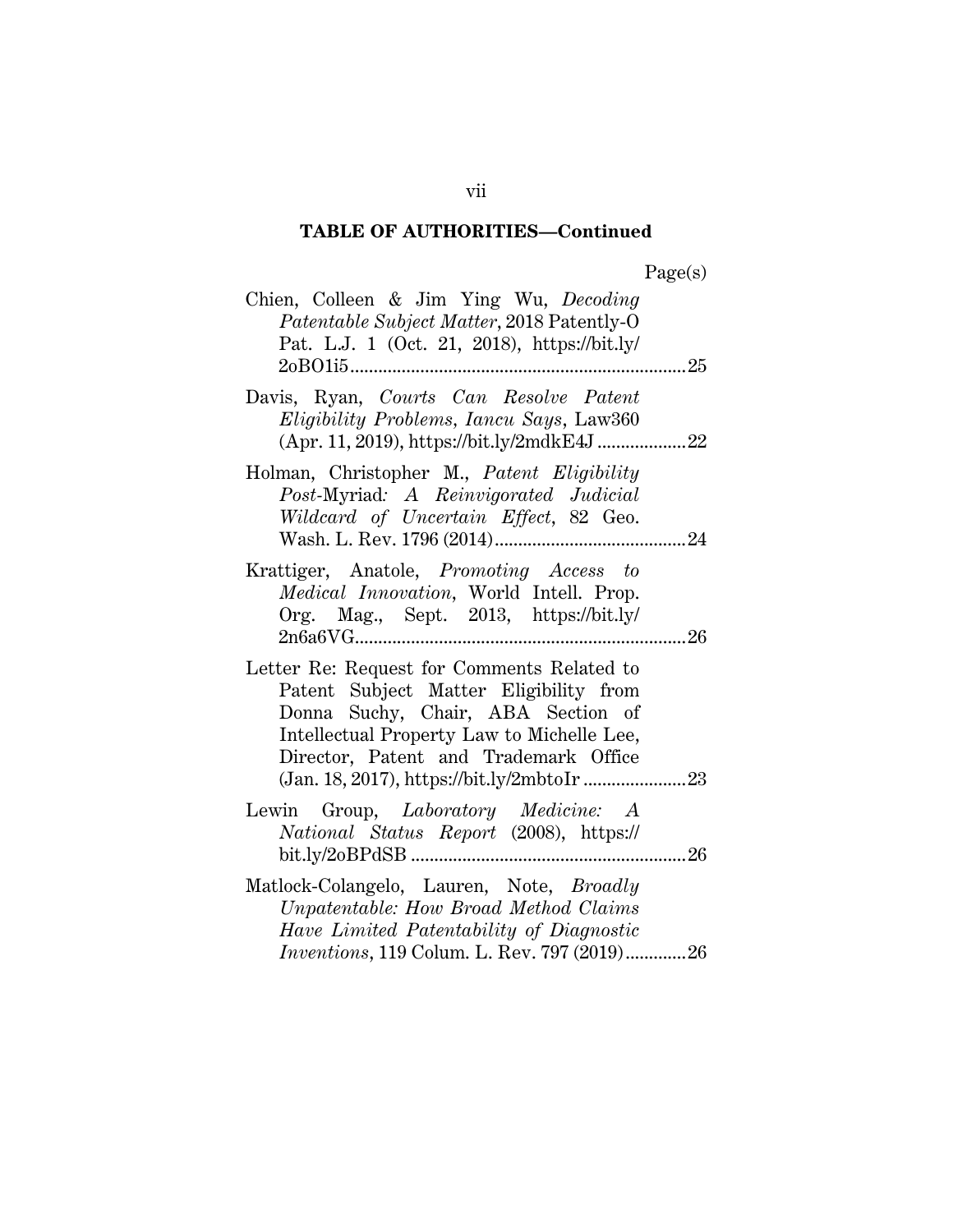| Page(s |
|--------|
|--------|

| Page(s)                                                                                                                                  |
|------------------------------------------------------------------------------------------------------------------------------------------|
| Nurton, James, <i>Iancu Calls on Federal Circuit</i><br>to Fix Section 101 Problem, IP Watchdog                                          |
| The State of Patent Eligibility in America:<br>lectual Property of the Senate Committee                                                  |
|                                                                                                                                          |
| Testimony of David J. Kappos, former<br>Director, https://bit.ly/                                                                        |
| Testimony of Hon. Paul R. Michel,<br>retired Chief Judge of the Federal<br>Circuit, https://bit.ly/2WEZugp22                             |
| Stanford Law School, https://bit.ly/                                                                                                     |
| Testimony of Q. Todd Dickinson,<br>former PTO Director, https://bit.ly/                                                                  |
|                                                                                                                                          |
| Testimony of Barbara A. Fiacco,<br>President-Elect of the American<br>Intellectual Property Law<br>Association, https://bit.ly/2ZeVrFb23 |
| Testimony of Natalie Derzko on behalf<br>of the Pharmaceutical Research<br>and Manufacturers of America,                                 |
| Hearing Before the Subcommittee on Intel-<br>Testimony of Prof. Mark Lemley,                                                             |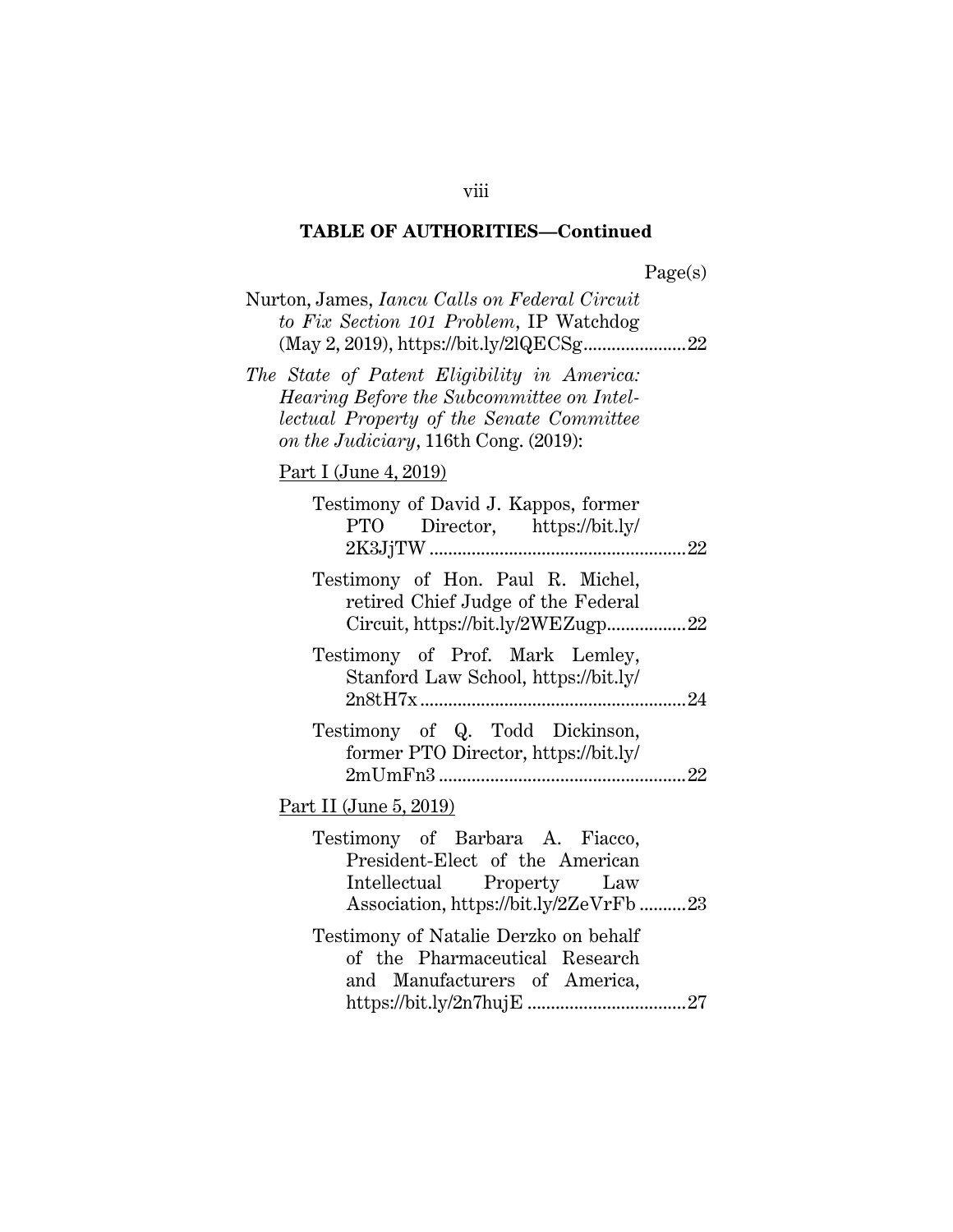Page(s)

| Testimony of Rick Brandon, Associate |  |
|--------------------------------------|--|
| General Counsel of the University    |  |
| of Michigan, on behalf of Associa-   |  |
| tion of American Universities and    |  |
| the Association of University        |  |
| Technology Managers, https://        |  |
|                                      |  |
|                                      |  |

# Part III (June 11, 2019)

Testimony of Peter O'Neill, Executive Director of Cleveland Clinic Innovations, https://bit.ly/2naP08u ........... 27

Vogenberg, F. Randy, et al., *Personalized Medicine Part I: Evolution and Development into Theranostics*, 35 P&T 560 (2010), https://bit.ly/2oC1uGF ........................... 27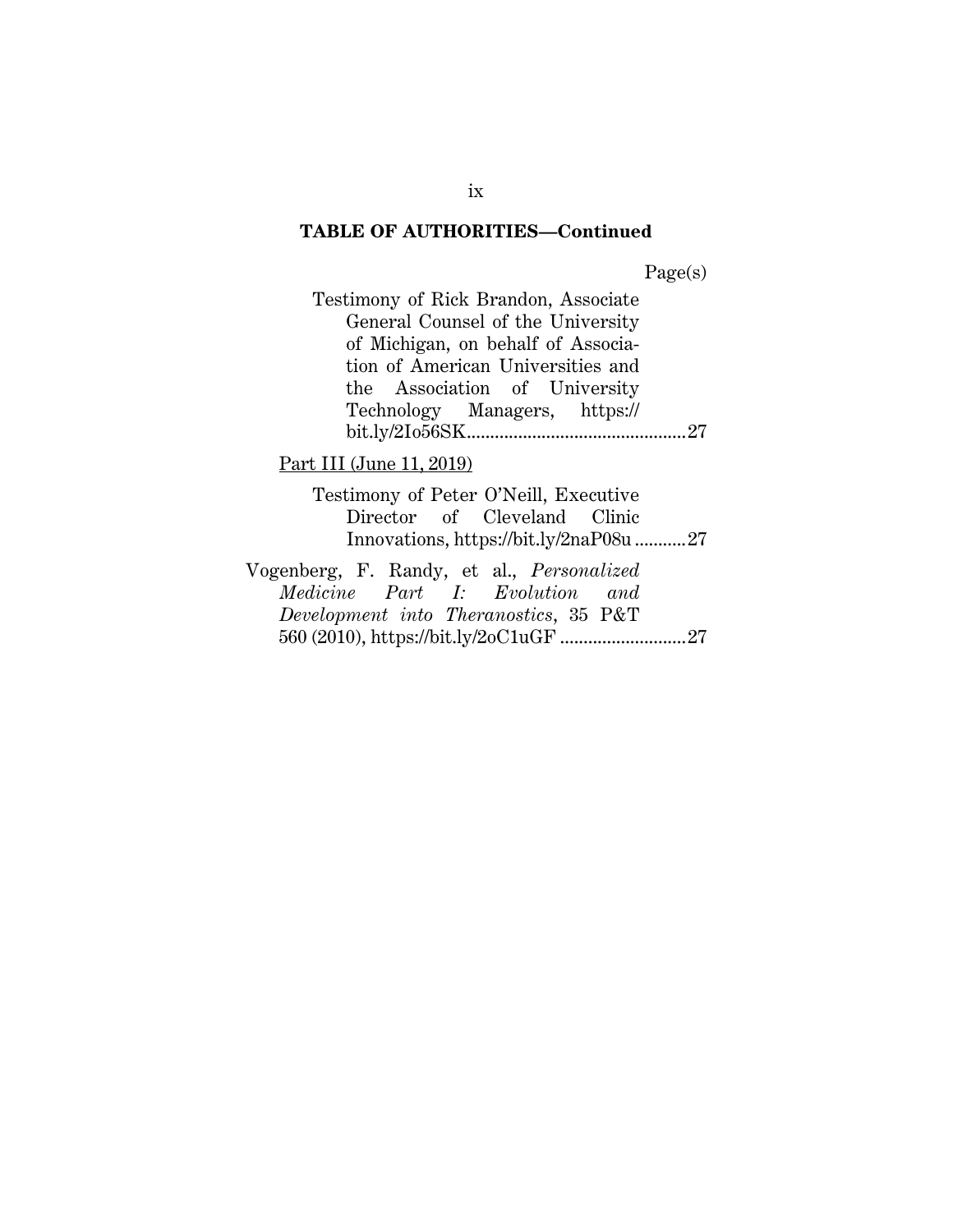#### **OPINIONS BELOW**

The opinion of the Federal Circuit (App. 1a-37a) is reported at 915 F.3d 743. The Federal Circuit's order denying rehearing en banc, along with concurring and dissenting opinions (App. 55a-142a), is reported at 927 F.3d 1333. The district court's memorandum and order granting defendants' motion to dismiss (App. 39a-52a) is reported at 275 F. Supp. 3d 306.

#### **JURISDICTION**

The Federal Circuit entered judgment on February 6, 2019. The court denied Athena's timely petition for rehearing en banc on July 3, 2019. This Court has jurisdiction under 28 U.S.C. § 1254(1).

### **STATUTORY PROVISION INVOLVED**

Section 101 of Title 35 of the U.S. Code provides: "Whoever invents or discovers any new and useful process, machine, manufacture, or composition of matter, or any new and useful improvement thereof, may obtain a patent therefor, subject to the conditions and requirements of this title."

### **INTRODUCTION**

Across eight separate opinions in which the court divided 7-5 on denying en banc review, the Federal Circuit issued an unprecedented cry for help from this Court to clarify the patent eligibility of medical diagnostic tests. This Court should heed that cry and provide much-needed guidance on the proper application of the judicially-created exceptions to Section 101 of the Patent Act.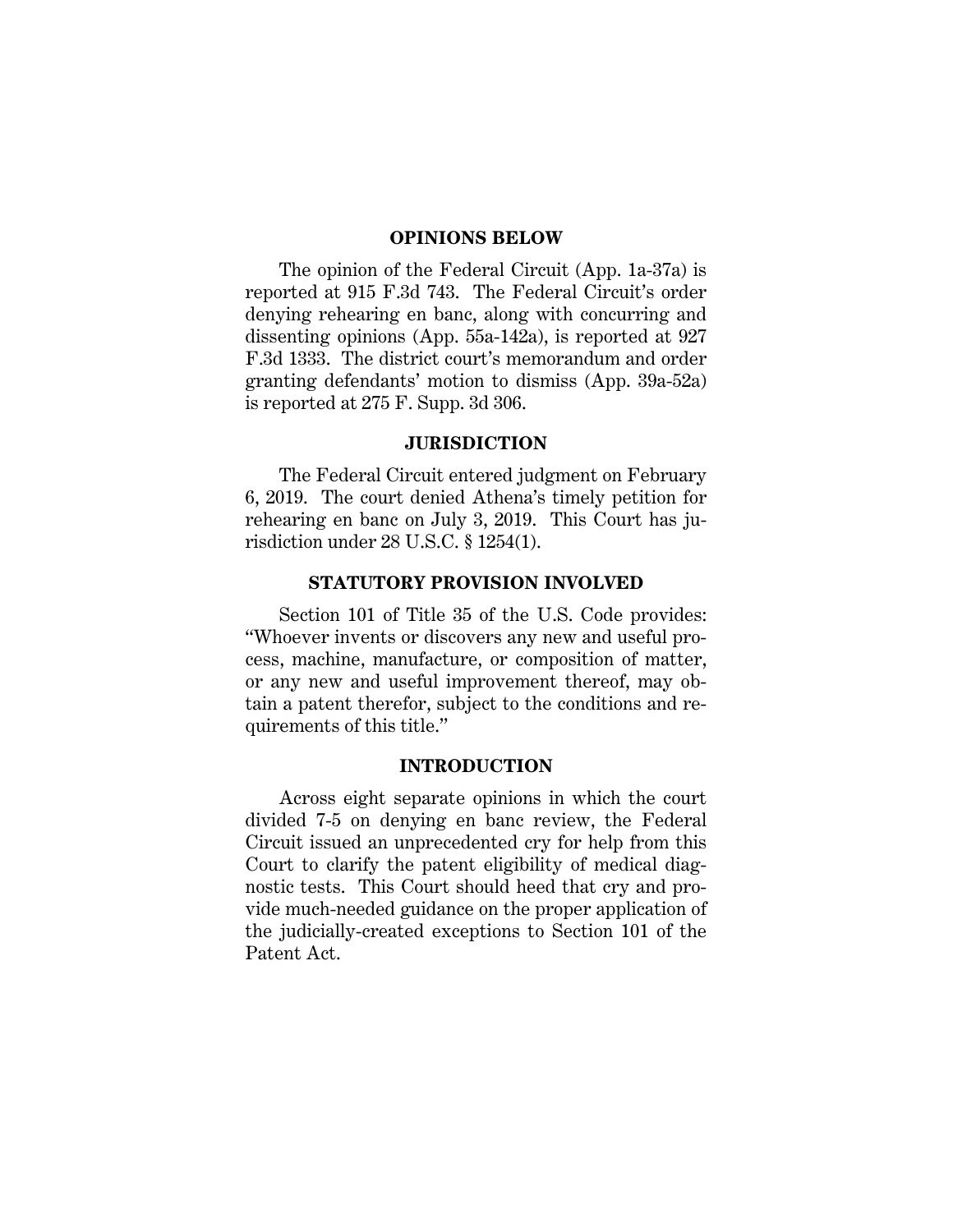Since this Court's decision in *Mayo Collaborative Services* v. *Prometheus Laboratories, Inc.*, 566 U.S. 66 (2012), the Federal Circuit has invalidated every diagnostic claim to come before it as ineligible subject matter for patent protection. A divided panel of the Federal Circuit extended that precedent in this case to hold that a method of diagnosing a neurological disorder using non-naturally occurring molecules and specific chemical reactions to detect a harmful molecule for which there was no prior test—is not the type of subject matter that can be patented. As several judges explained, the Federal Circuit's decision means that the vast majority of diagnostic tests performed in a laboratory are now effectively unpatentable.

The members of the en banc Federal Circuit agreed with Athena that sufficiently specific diagnostic methods with proven utility like the ones here *should* be patent-eligible. But a slight majority believed their hands were tied under this Court's precedent, while five judges believed the problem lay in the Federal Circuit's own misinterpretation of this Court's decisions. On both sides of that divide, there was broad consensus that this Court's review is desperately needed. Numerous government officials, practitioners, and scholars have echoed and amplified the message that the law of patent-eligible subject matter is in a state of turmoil and there is no more important question facing the patent system.

 This Court should grant the petition to clarify the eligibility of diagnostic tests for patent protection. This case is an ideal vehicle to address that question because the claims consist of a series of specific chemical steps that begin with a man-made molecule and create at least two more man-made molecules in the process of detecting something never before associated with any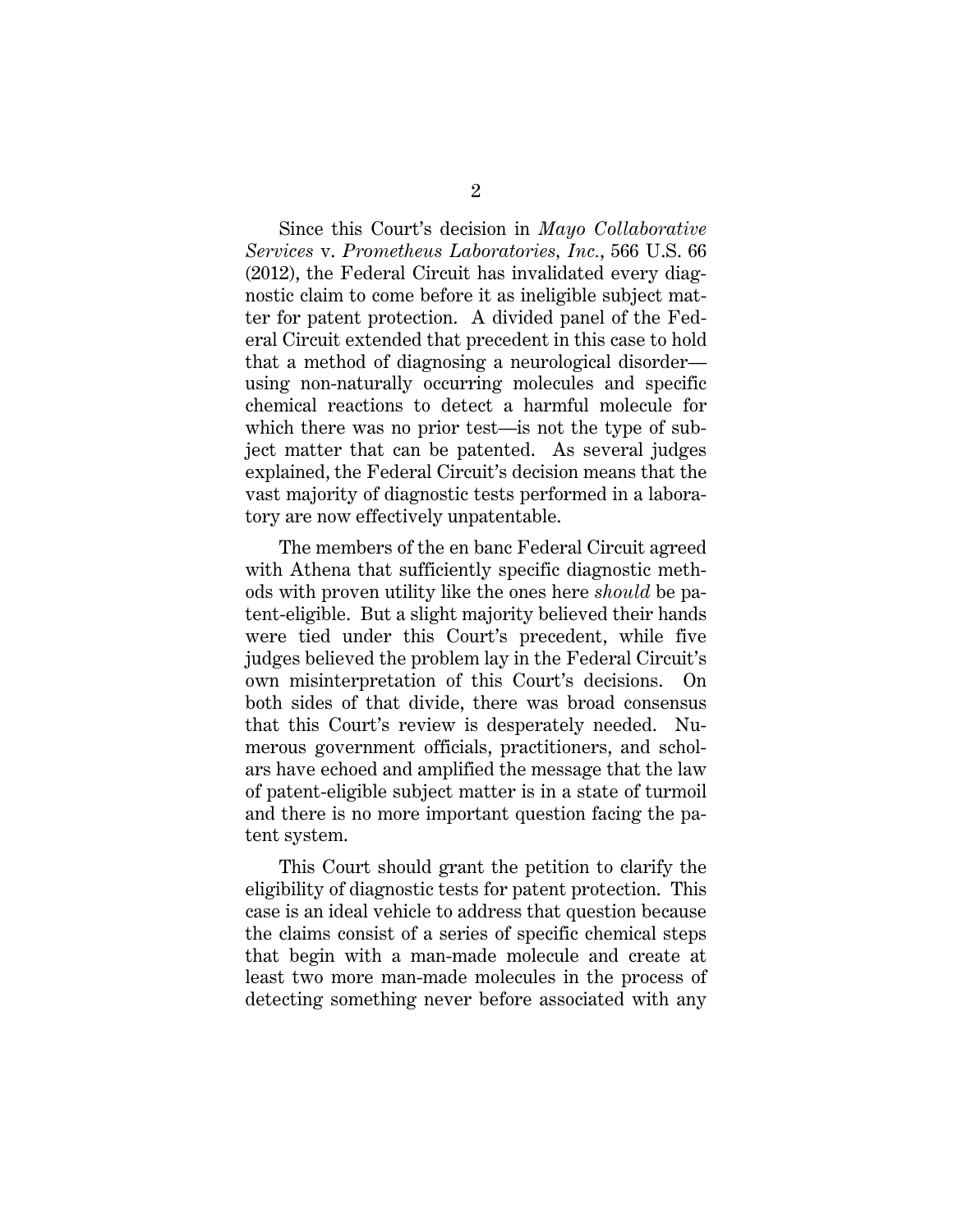disease. If these claims do not even meet the threshold requirement of being the kind of subject matter eligible for patent protection, that is the end of patent eligibility for the overwhelming majority of medical diagnostic methods—leading to profound consequences for future investment in scientific research and public health.

#### **STATEMENT**

#### **A. Judicially-Created Exceptions To Section 101**

This case addresses the important question of what types of inventions may be claimed in a patent. Concluding that a claim's subject matter is *eligible* for patent protection does not mean that a patent will be granted. Subject-matter eligibility is merely a threshold question. Many other requirements—including that the claim be novel, 35 U.S.C. § 102, non-obvious, *id*. § 103, and described adequately to enable its use, *id*. § 112—must be met before a patent is granted.

Congress used broad language to describe the subject matter eligible for patent protection. Section 101 of the Patent Act provides that "[w]hoever invents or discovers any new and useful process, machine, manufacture, or composition of matter, or any new and useful improvement thereof, may obtain a patent therefor, subject to the conditions and requirements of this title." 35 U.S.C. § 101. An "invention" means "invention or discovery," and "process" includes "a new use of a known process, machine, manufacture, composition of matter, or material." *Id.* § 100. Section 101 is "cast in broad terms to fulfill the constitutional and statutory goal of promoting 'the Progress of Science and the useful Arts' with all that means for the social and economic benefits." *Diamond* v. *Chakrabarty*, 447 U.S. 303, 315 (1980) (quoting U.S. Const. art. I, § 8.).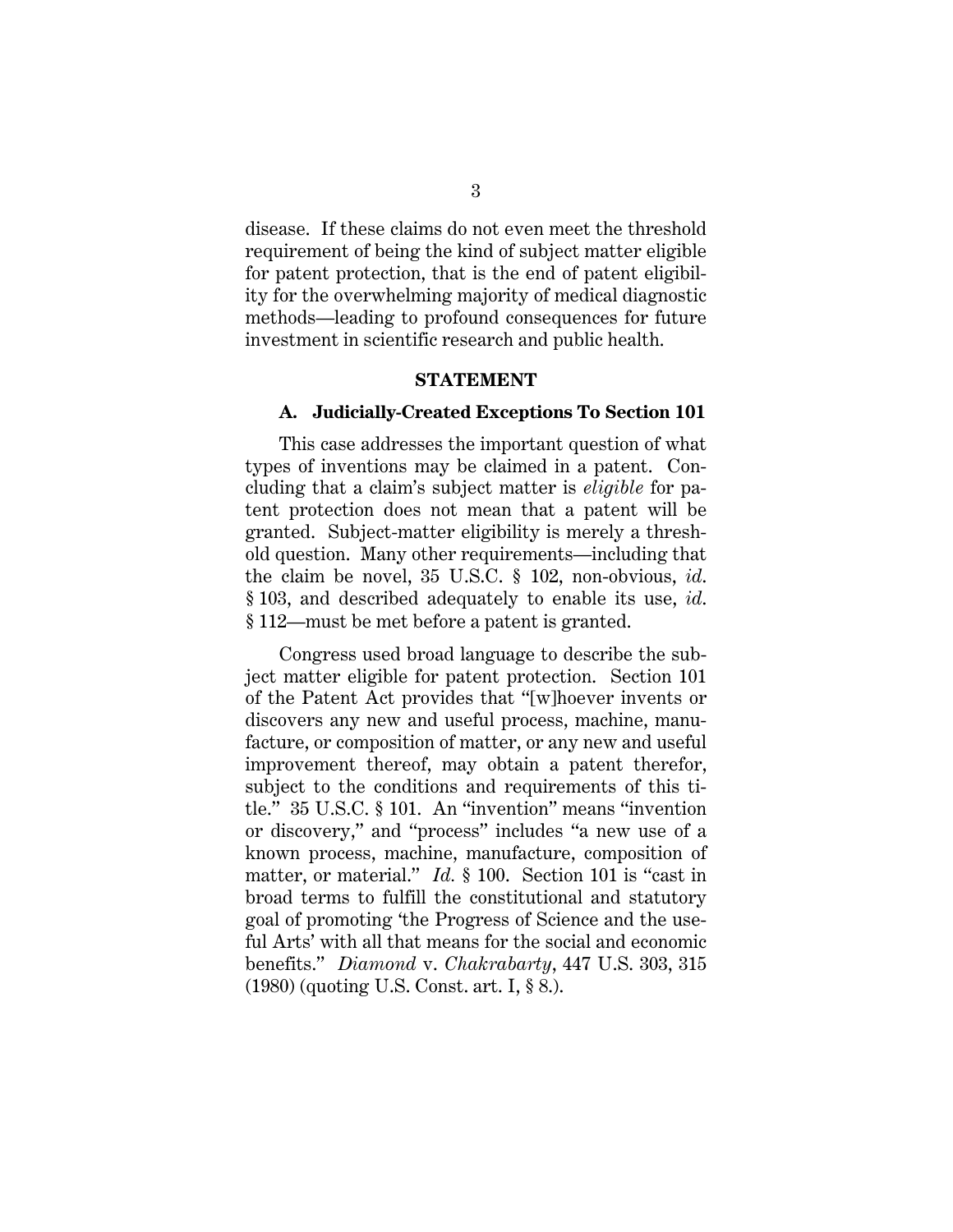This Court has limited Section 101's plain text with implicit exceptions to patent eligibility for "laws of nature, natural phenomena, and abstract ideas," on the premise that such discoveries are "'manifestations of … nature, free to all men and reserved exclusively to none.'" *Diamond* v. *Diehr*, 450 U.S. 175, 185 (1981) (ellipsis in original). Accordingly, "'[a] new mineral discovered in the earth or a new plant found in the wild is not patentable subject matter,'" and "'Einstein could not patent his celebrated law that E=mc<sup>2</sup>." *Id.* 

At the same time, the Court has repeatedly cautioned that "too broad an interpretation of this exclusionary principle could eviscerate patent law," "[f]or all inventions at some level embody, use, reflect, rest upon, or apply laws of nature, natural phenomena, or abstract ideas." *Mayo*, 566 U.S. at 71. Thus, while a process may not "too broadly preempt the use of a natural law," it is also "'not unpatentable simply because it contains a law of nature.'" *Id.* at 71-72. Rather, "an *application* of a law of nature" even "to a known structure or process may well be deserving of patent protection." *Diehr*, 450 U.S. at 187-188.

Several years ago, the Court established a two-step framework for determining the threshold question of whether a patent claims subject matter eligible for patent protection. At step one, a court inquires "whether the claims at issue are directed to [a] patent-ineligible concept[]." *Alice Corp.* v. *CLS Bank Int'l*, 573 U.S. 208, 217 (2014). If the claims are not directed to such a concept, the subject matter of the claims is eligible for patent protection. If they are, the court searches for an "inventive concept" that would confer patent eligibility—i.e., "an element or combination of elements that is 'sufficient to ensure that the patent in practice amounts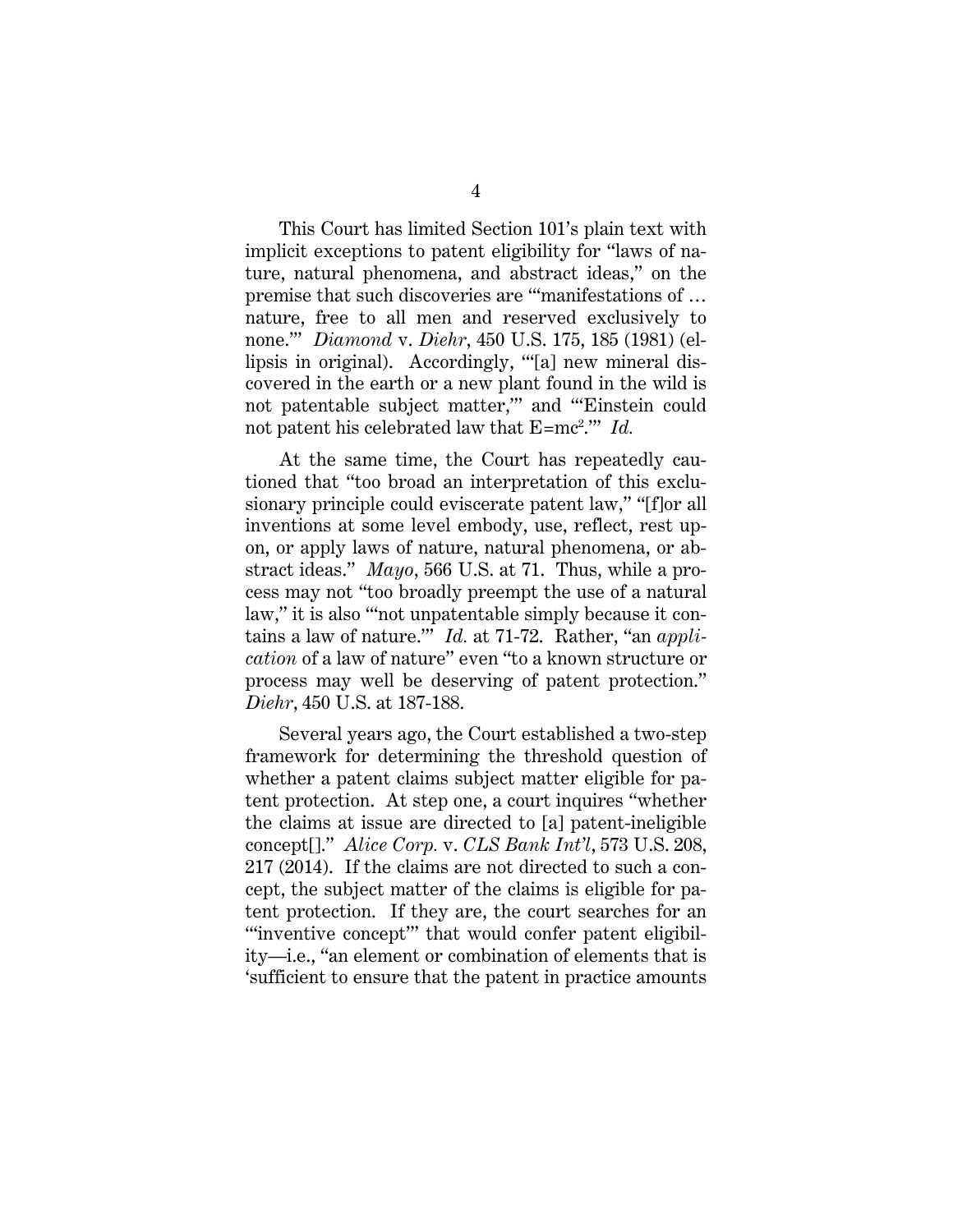to significantly more than a patent upon the [ineligible concept] itself.'" *Id.* at 217-218 (alteration in original).

As discussed below, lower courts have struggled to apply this framework.

### **B. The Groundbreaking Invention**

1. "Antibodies" are proteins that play an important role in the immune system by detecting foreign "anti-

gens" in our bodies, such as viruses and bacteria. An antibody's arms contain regions that bind to complementary portions of the antigen being detected, tagging the antigen for elimination by the immune system.

"Autoantibodies" are antibodies that bind to the body's own proteins rather



than foreign substances. These autoantibodies can cause autoimmune diseases such as lupus and multiple sclerosis.

Myasthenia gravis ("MG") is a neurological disorder whose symptoms include muscle weakness, double vision, and slurred speech. C.A.J.A. 43; App. 2a. Before the work of the inventors in this case, it was known that approximately 80% of MG patients develop the disorder because they generate antibodies against their own acetylcholine receptors. C.A.J.A. 43; App. 2a-3a. But the cause of MG in about 20% of patients was unknown. *Id.* Scientists could not determine whether these patients had "the same or a distinct and separate MG condition," and there was "no basis for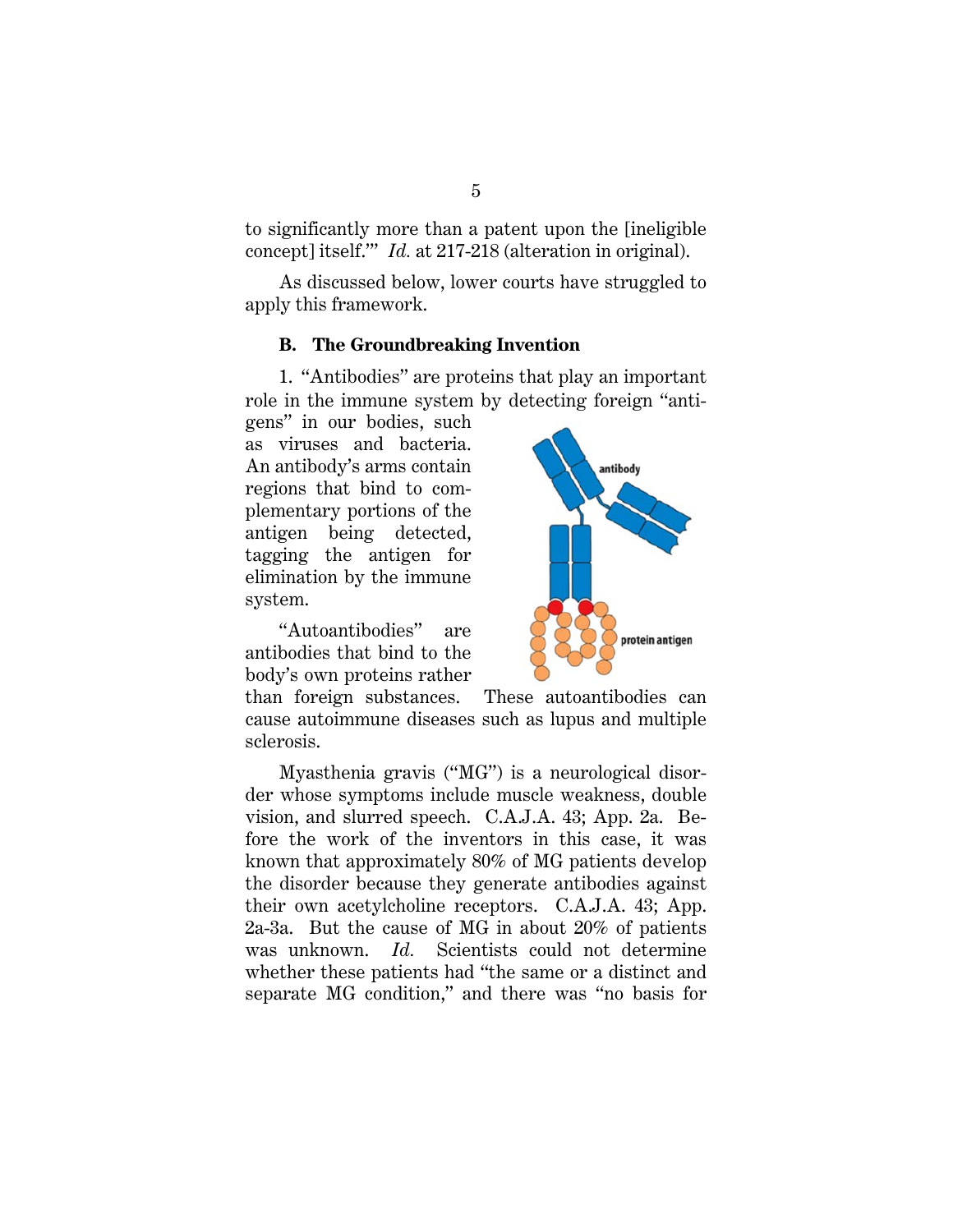providing an immediate clinical diagnosis for such patients." C.A.J.A. 43-44. This meant that some MG patients would not receive treatments that could "vastly improve the length and quality of life." C.A.J.A. 43.

The inventors of U.S. Patent 7,627,820 made a critical discovery regarding an alternative cause of MG. C.A.J.A. 36, 43; *see* App. 2a-3a. After substantial research and investment, they proved that many of the MG patients whose cause was unknown generate autoantibodies to a protein called muscle-specific tyrosine kinase (MuSK). C.A.J.A. 43. They also identified the particular region of MuSK bound by the autoantibodies. C.A.J.A. 37, 44, 46-47. MuSK had not previously been associated with any disease.

2. This discovery was a huge breakthrough in the understanding of MG, but the inventors did not stop there. They also devised ways to apply their new insight in a practical manner to improve medical care. At issue here is their development of a method of diagnosing neurological disorders, including MG, through a series of chemical steps that detect MuSK autoantibodies. C.A.J.A. 44. The method "allow[s] for more accurate and speedy diagnosis" of MG in the 20% of patients who could not be expeditiously diagnosed before. *Id.*

The inventors disclosed and claimed their invention in the '820 patent. Athena Diagnostic is the exclusive licensee of the patent. App. 2a. Claim 9, on which the Federal Circuit focused its analysis, claims a method of diagnosing MuSK-related neurological disorders. C.A.J.A. 48-49; App. 4a-5a. The method begins with a man-made molecule: MuSK, or a MuSK fragment, labeled with a radioactive isotope of iodine, known as 125I. This "125I-MuSK" does not exist in nature. It is an arti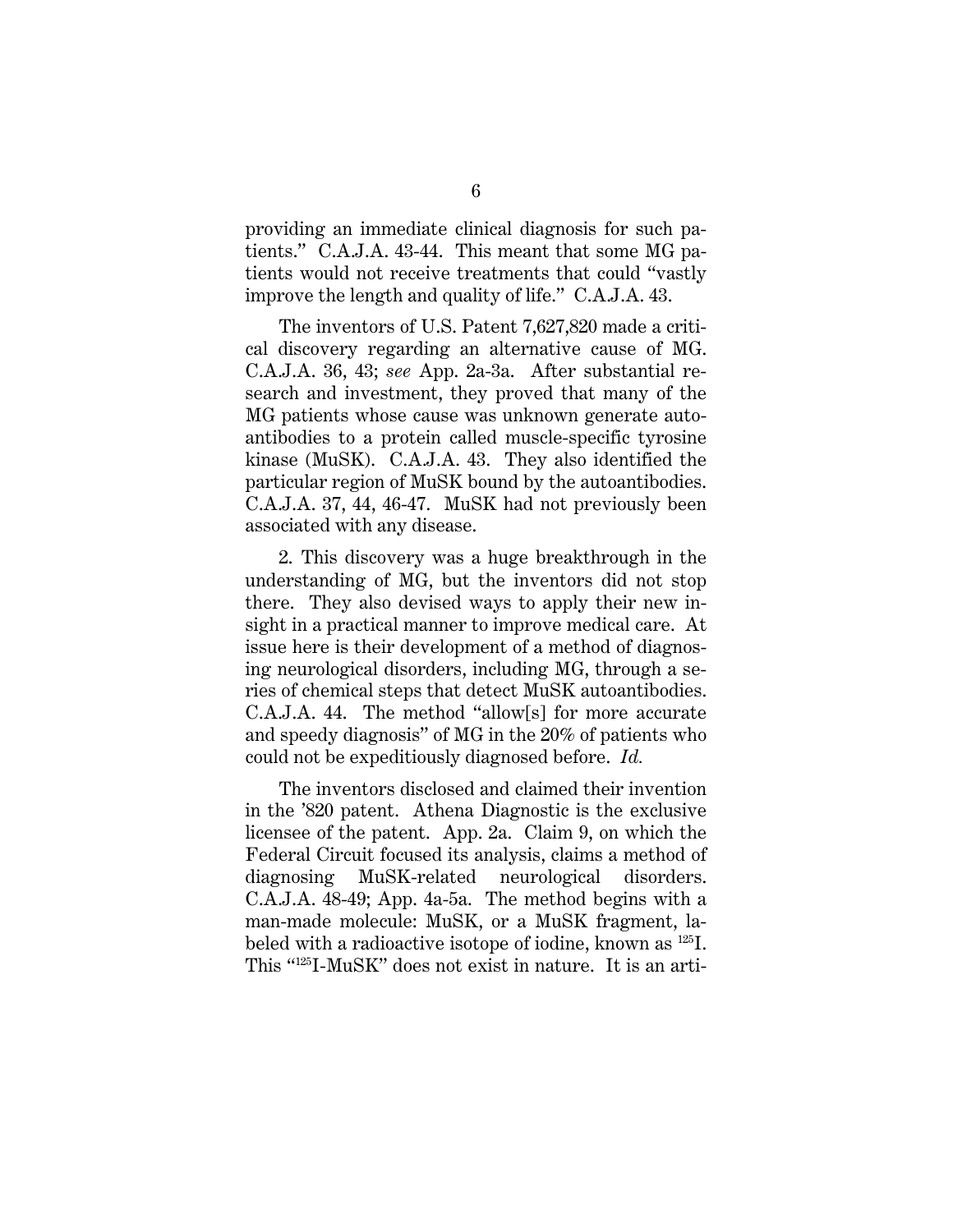ficial form of MuSK created in the lab to be radioactive and therefore easily detectable.

In the first step of the claim, the radioactive 125I-MuSK is brought into contact with bodily fluid, such as a blood sample. If the sample contains autoantibodies to MuSK, they will bind to the 125I-MuSK to create a second compound that does not exist in nature: a "complex" of 125I-MuSK and anti-MuSK autoantibody. The com-



plex formed by the Y-shaped autoantibody and the radioactive 125I-MuSK is depicted to the right in red.

Next, the complex of 125I-MuSK and anti-MuSK autoantibody is separated from the surrounding fluid through a process known as "immunoprecipitation." In that process, a "secondary" antibody, often derived from an animal, is introduced. For example, one of the examples in the '820 patent discloses the use of an antibody derived from sheep. C.A.J.A. 47. The secondary antibody binds to the complex of 125I-MuSK and anti-MuSK autoantibody, forming a third composition not found in nature. That composition can then be separated from the rest of the solution with a centrifuge.

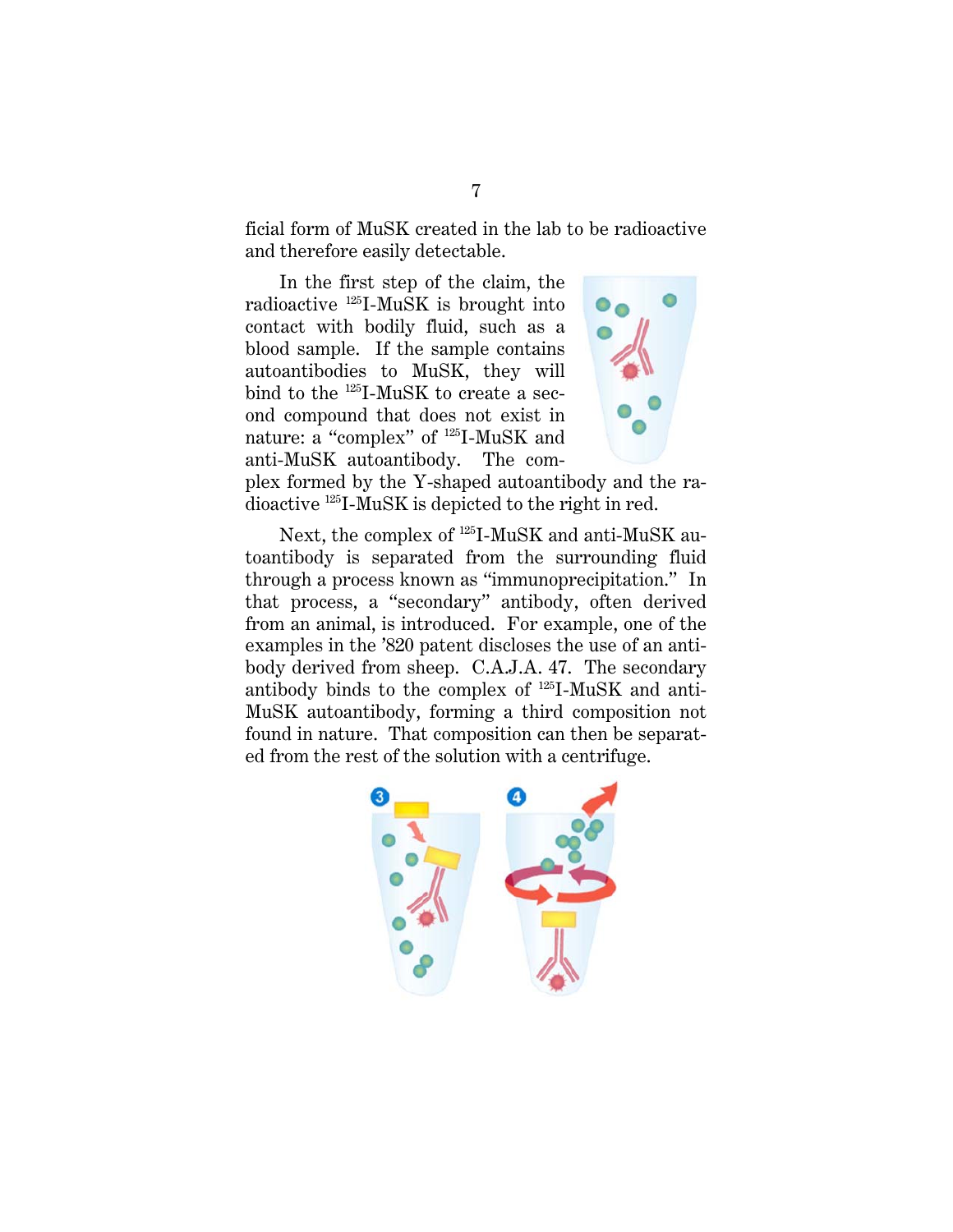The final step is to monitor for the radioactive label. If a signal is detected, it means the sample contained autoantibodies to MuSK, which indicates the presence of a MuSK-related disorder, such as MG. If no signal is detected, it means that MuSK autoantibodies were not present, and thus the 125I-MuSK washed away without binding.

Claims 7 and 8 recite steps similar to claim 9, but vary the label attached to the MuSK. C.A.J.A. 48-49; App. 3a-6a. Claim 8 requires a "radioactive label." C.A.J.A. 49. Claim 7 requires a "suitable" (but not necessarily radioactive) label, C.A.J.A. 48-49, such as a fluorescent label, C.A.J.A. 44.<sup>1</sup>

The '820 patent describes the techniques of "iodination" (i.e., adding iodine to a compound) and "immunoprecipitation" as "standard techniques in the art, the details of which may be found in references." C.A.J.A. 44. But the record contains no evidence that 125I-MuSK had been created before or that iodination or immunoprecipitation had ever been adapted to identify MuSK autoantibodies. C.A.J.A. 43, 46-47. In fact, before the '820 patent, there was no test of any kind for detecting autoantibodies to MuSK.

#### **C. The Proceedings**

I

Before 2015, Mayo Collaborative Services, LLC ("Mayo") would send orders for MuSK autoantibody tests to Athena, but in that year, Mayo decided to start offering two competing tests that infringe the '820 patent. App. 2a; C.A.J.A. 71. When Athena sued, Mayo moved to dismiss on the ground that the asserted

 $1$  Claim 6, the other asserted claim, uses the "ELISA" method, which is a different technique from the radioimmunoassays used by claims 7-9. C.A.J.A. 44, 48-49; App. 5a-6a.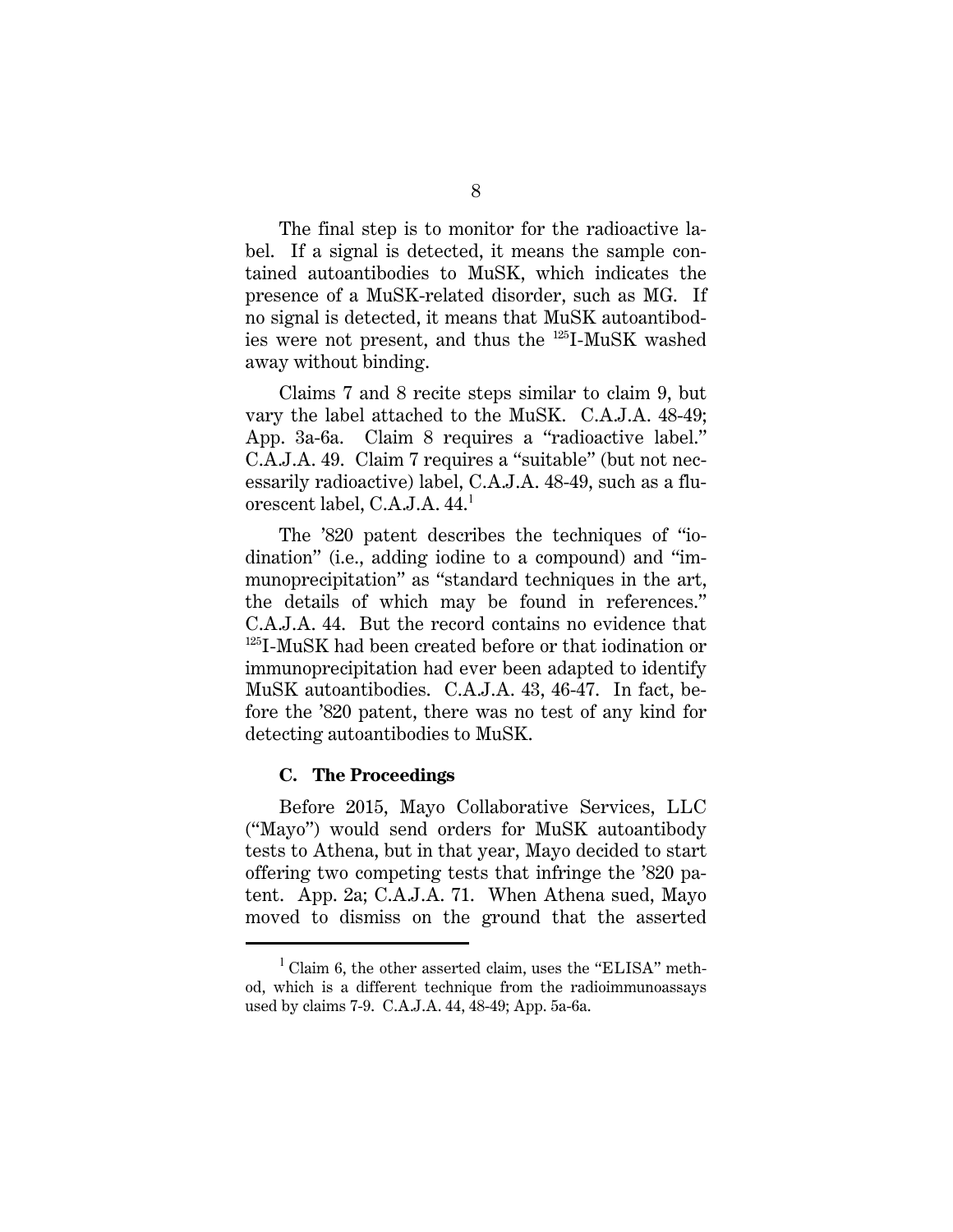claims were ineligible for patent protection under Section 101. App. 2a. After several reversals of course, the district court agreed with Mayo and granted its motion, holding that the asserted claims were invalid. App. 39a-52a.

A divided panel of the Federal Circuit affirmed, extending precedent that has held every diagnostic claim the court has addressed since this Court's decision in *Mayo* to be patent-ineligible. App. 1a-37a; *see, e.g.*, *Roche Molecular Sys., Inc.* v. *CEPHEID*, 905 F.3d 1363, 1374 (Fed. Cir. 2018); *Cleveland Clinic Found.* v. *True Health Diagnostics LLC*, 859 F.3d 1352, 1363 (Fed. Cir. 2017); *Genetic Techs. Ltd.* v. *Merial L.L.C.*, 818 F.3d 1369, 1380 (Fed. Cir. 2016); *Ariosa Diagnostics, Inc.* v. *Sequenom, Inc.*, 788 F.3d 1371, 1379-1380 (Fed. Cir. 2015); *In re BRCA1- & BRCA2-Based Hereditary Cancer Test Patent Litig.*, 774 F.3d 755, 765 (Fed. Cir. 2014).

At step one of the analysis, the panel majority found that Athena's claims were "directed to" a natural law, namely the correlation between MuSK autoantibodies and MG. App. 8a-14a. It made no difference, according to the majority, that: the inventors had claimed a specific set of chemical reactions to detect MuSK; no one had previously diagnosed MG by detecting MuSK autoantibodies; the process uses novel manmade molecules; or the claims left "open to the public other ways of interrogating the correlation between MuSK autoantibodies and MuSK-related disorders without practicing the claim's concrete steps." App. 13a-14a.

The majority also thought there was no "inventive concept" at step two of the analysis because the claims recite known labeling and assay techniques. In the ma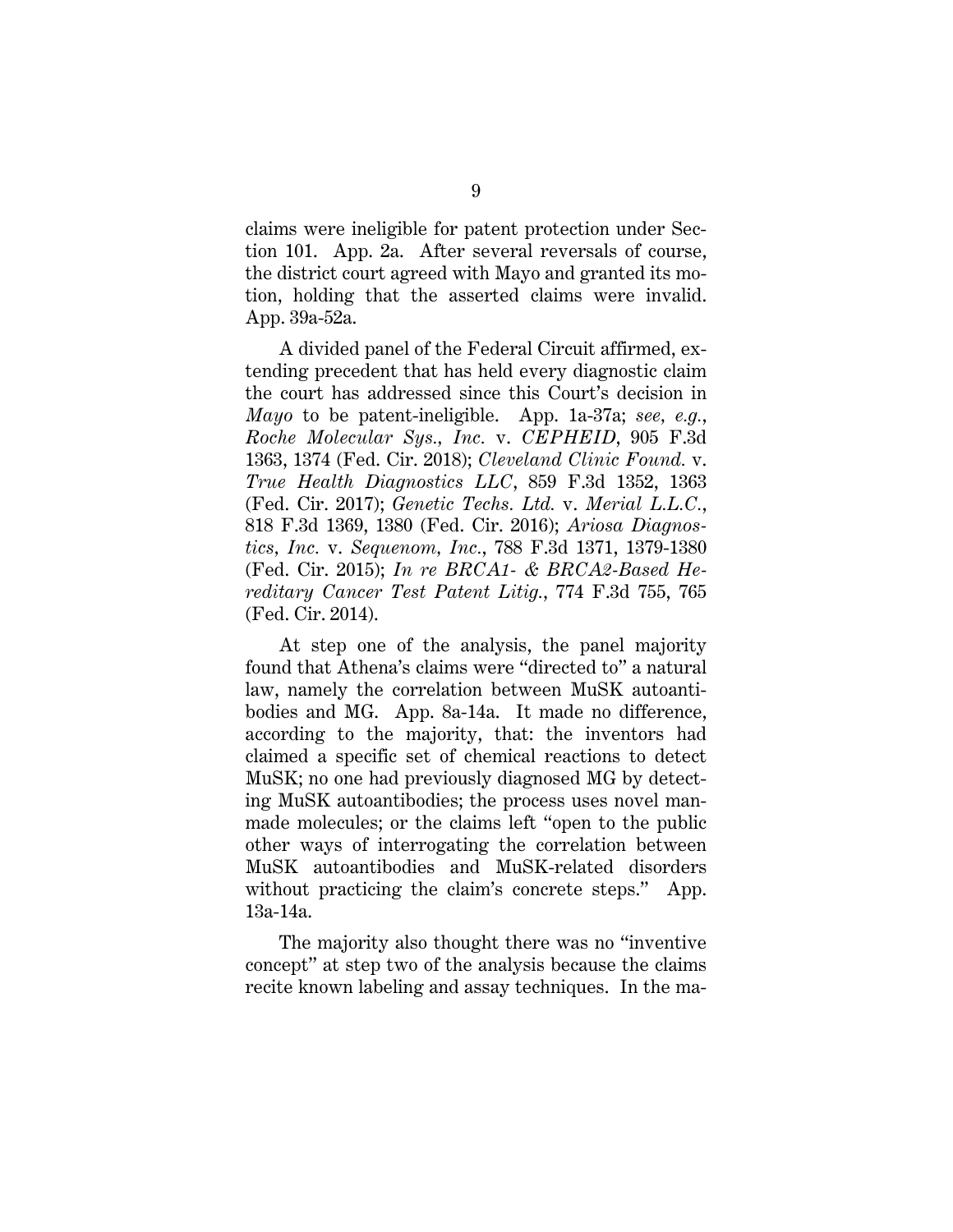jority's view, it was irrelevant that the techniques "had not been applied to detect MuSK autoantibodies prior to Athena's discovery." App. 15a-18a.

The majority expressed reservations, however, about its decision. It noted that "providing patent protection to novel and non-obvious diagnostic methods," like Athena's, would "promote the progress of science and useful arts" and that "'the public interest is poorly served'" by law that requires denying its patent eligibility. App. 14a-15a n.4. But the majority felt that "precedent leaves no room for a different outcome here." *Id*.

Judge Newman dissented, noting that Athena's claims are a patent-eligible "chemical-biomedical procedure." App. 23a-37a. She explained that the inventors "did not patent their scientific discovery," but rather "applied this discovery to create a new method of diagnosis, for a previously undiagnosable neurological condition." App. 24a.

### **D. The Denial Of Rehearing En Banc**

Athena petitioned for rehearing en banc. The judges on the Federal Circuit broadly *agreed* that Athena's claims *should* be patent-eligible, but the court denied rehearing because a slight majority believed this Court's decision in *Mayo* required affirming the panel majority's decision. The court issued eight concurring and dissenting opinions to explain its disparate views of *Mayo* while repeatedly calling for this Court's guidance. App. 55a-142a.

Seven judges concurred because they believed *Mayo* required holding Athena's claims ineligible, even though they questioned that result. Judge Lourie (joined by Judges Reyna and Chen) reiterated prior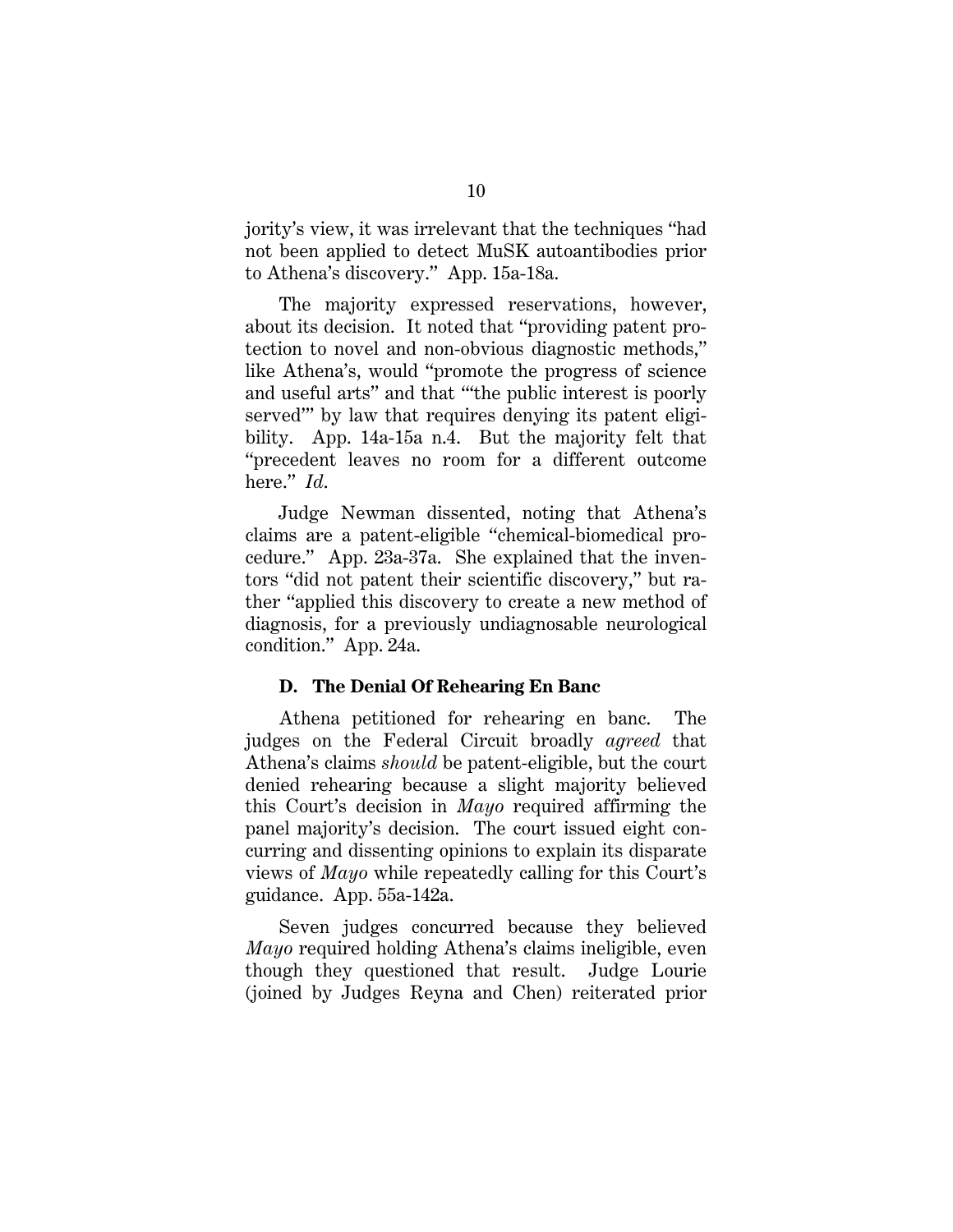concerns with the state of the law, but concluded that the Federal Circuit "can accomplish little" in rehearing the case en banc, as it is "bound by the Supreme Court's decision in *Mayo*." App. 58a, 60a. Judge Hughes (joined by Chief Judge Prost and Judge Taranto) agreed "that the bottom line for diagnostics patents is problematic," but also believed "this is not a problem that [the Federal Circuit] can solve."App. 62a.

Judge Dyk (joined by Judge Hughes, and by Judge Chen in part) "share[d] the concerns expressed by [his] dissenting colleagues that the *Mayo* test for patent eligibility should leave room for sufficiently specific diagnostic patents." App. 68a. He explained that specific applications of natural laws with proven utility should not be barred. App. 69a-77a. *Mayo* was problematic because, in his view, it "left no room" for the court of appeals to find more "typical diagnostic claims patent eligible." App. 68a.

Judge Chen, in a fourth concurrence, explained that although Athena's claims "likely would have been found" patent-eligible under prior Supreme Court case law, *Mayo* established "a more far-reaching, aggressive version of the judicial exceptions to the statute," "largely incompatible with [the earlier precedent's] core rationale." App. 79a. He noted that new diagnostic methods represent "a practical application of the discovered law of nature" in "any meaningful sense" and should be patent-eligible in a "well-functioning patent system." App. 94a-95a.

The remaining five judges believed that *Mayo* does not require finding claims like Athena's patentineligible, and that it is only the Federal Circuit's *misinterpretation* of *Mayo* that led to the panel majority's decision. Judge Moore (joined by Judges O'Malley,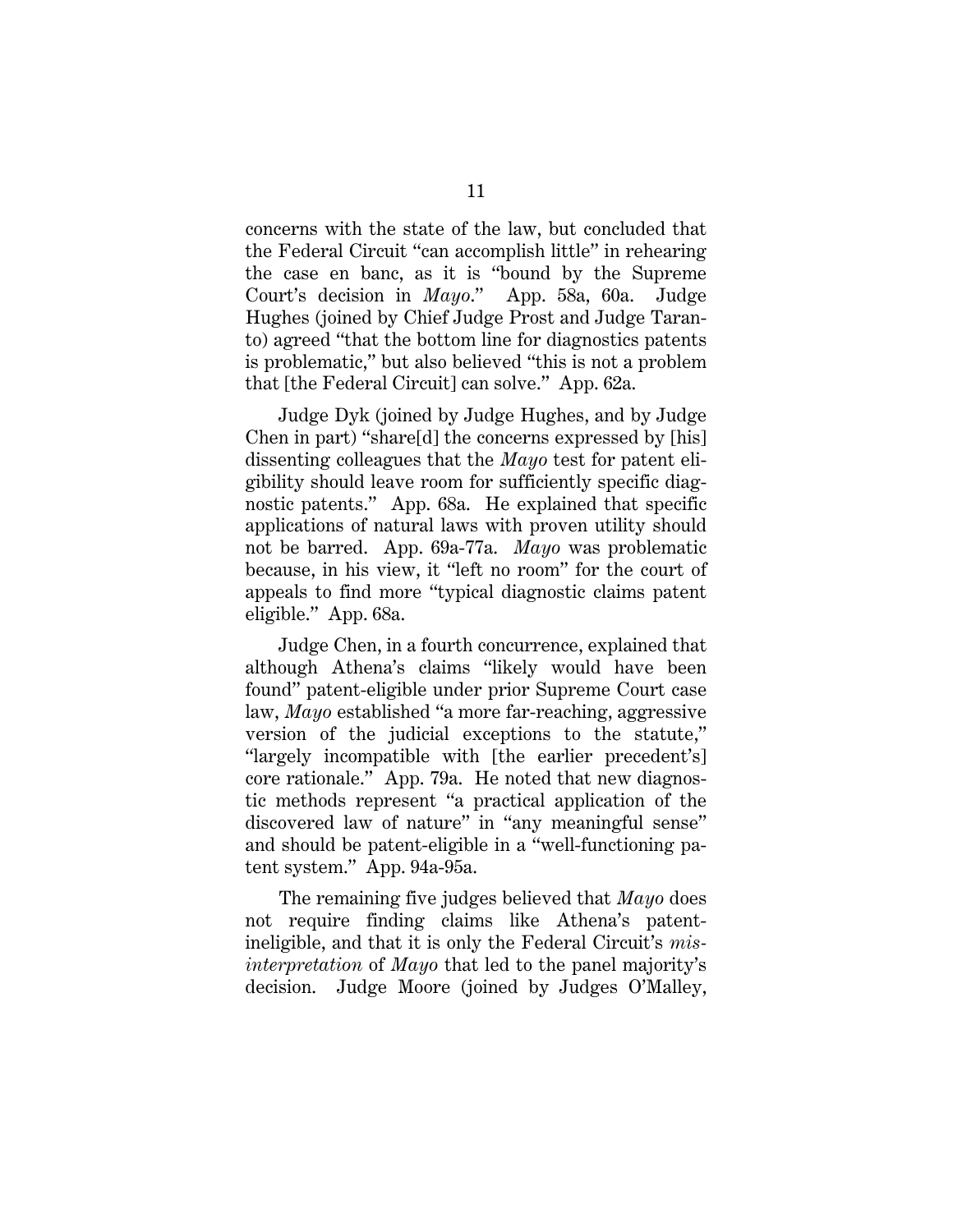Wallach, and Stoll) explained that the Federal Circuit's "fervor for clarity and consistency has resulted in a per se rule that excludes all diagnostics from eligibility." App. 100a. Further, "[w]ithout the possibility of patent protection to recoup the high costs of research and development associated with" diagnostic claims, "the impact can only be that there will be fewer advances in diagnostic medicine." App. 103a. She concluded that "the statute clearly permits the eligibility of" Athena's claims and "no judicially-created exception should have such a vast embrace." App. 118a-119a.

Reiterating her panel dissent, Judge Newman (joined by Judge Wallach) stated that the Federal Circuit has "mistakenly enlarged" *Mayo*. App. 121a. She explained that *Mayo* did not equate diagnostic methods with ineligible natural laws, and that the statue, this Court's precedent, and policy concerns all support finding Athena's claims patent-eligible. App. 121-132a.

Judge Stoll (also joined by Judge Wallach) similarly lamented that the Federal Circuit has "established a bright-line rule of ineligibility for all diagnostic claims." App. 135a. That rule, she noted, is "based on an overreaching and flawed test for eligibility" and is "inconsistent with the precepts of *Mayo* and our patent system as a whole." App. 136a.

Judge O'Malley, in a fourth dissent, agreed that the Federal Circuit has read *Mayo* "too broadly." App. 138a. In her view, the "confusion and disagreements over patent eligibility have been engendered by" "ignor[ing] Congress's direction to the courts to apply" Section 101 "as written," instead requiring an "inventive concept." App. 138a-139a. She explained the historical development of patent law that she believed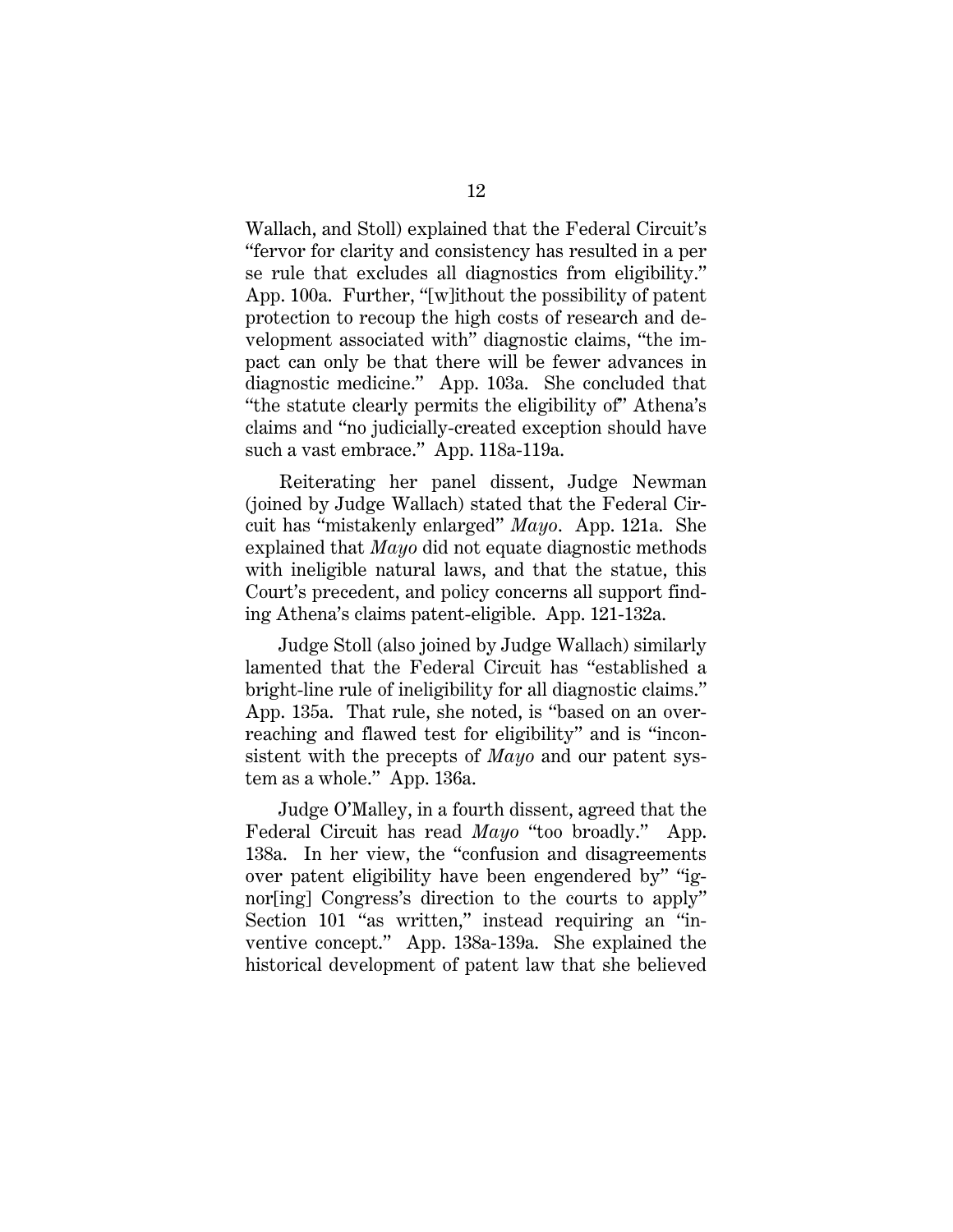is inconsistent with the "inventive concept" requirement. App. 138a-142a.

All eight opinions agreed that something needs to change, and many judges called for guidance from this Court.

#### **REASONS FOR GRANTING THE PETITION**

## **I. THE COURT SHOULD REVIEW THIS CASE TO CLARIFY ITS SECTION 101 PRECEDENT**

## **A. The Federal Circuit Is Divided And Has Called For This Court's Guidance**

1. The Federal Circuit is deeply divided on how to apply this Court's precedent. Every judge of the en banc court was troubled by the conclusion that Athena's claims are not patent-eligible, despite their use of specific chemical steps and man-made molecules in the first diagnostic test ever developed for a large number of patients with MG. The disagreement focused on whether this Court's decision in *Mayo Collaborative Services* v. *Prometheus Laboratories, Inc.*, 566 U.S. 66 (2012) mandates such an unfortunate result, or whether, as five judges argued, the Federal Circuit itself created the problem by misinterpreting this Court's precedent. Either way, the fractured decisions of the Federal Circuit are a clarion call for this Court to grant certiorari and provide much-needed guidance on the important question of the patent eligibility of medical diagnostic tests.

All twelve active judges of the Federal Circuit agreed that the current patent-eligibility standard as applied by the Federal Circuit is problematic, particularly in the context of diagnostic claims. Numerous judges thus solicited this Court's review of this case to clarify the patent eligibility standard.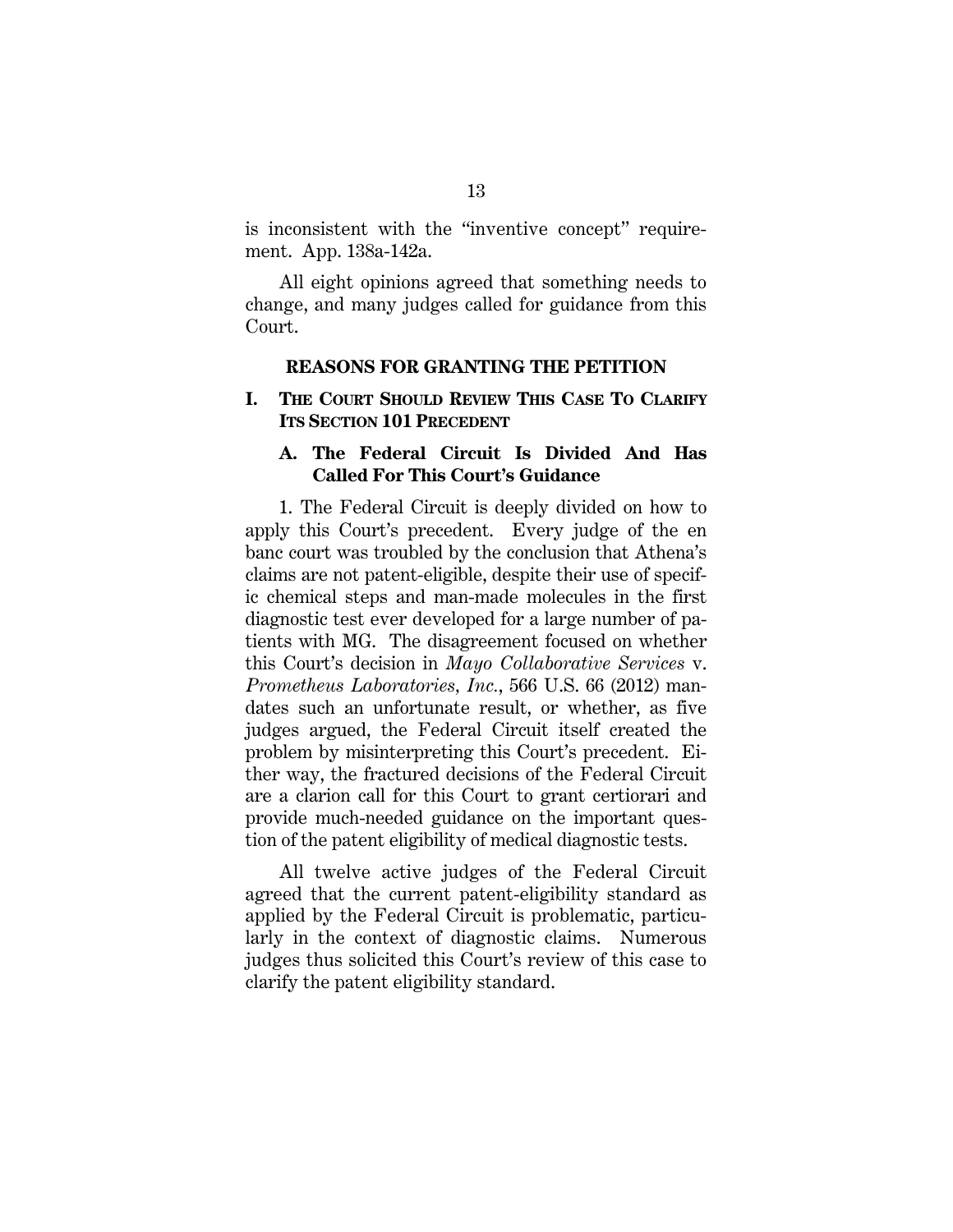Judge Hughes (joined by Chief Judge Prost and Judge Taranto) explained that "[t]he multiple concurring and dissenting opinions regarding the denial of en banc rehearing in this case are illustrative of how fraught the issue of § 101 eligibility, especially as applied to medical diagnostics patents, is." App. 62a. They "welcome[d] further explication of eligibility standards in the area of diagnostics patents. Such standards could permit patenting of essential life saving inventions based on natural laws while providing a reasonable and measured way to differentiate between overly broad patents claiming natural laws and truly worthy specific applications." App. 63a.

Judge Dyk stated that "it would be desirable for the Supreme Court to refine the *Mayo* framework to allow for sufficiently specific diagnostic patent claims with proven utility." App. 71a. He further explained, "Because at least some of the claims here recite specific applications of the newly discovered law of nature with proven utility, this case could provide the Supreme Court with the opportunity to refine the *Mayo* framework as to diagnostic patents." App. 77a.

Judge Chen agreed that the Federal Circuit "would benefit from the Supreme Court's guidance." App. 79a. He noted that "*Mayo*'s framework is in tension on its face with" earlier precedent, "considerably harder to apply consistently," and "more aggressive in its reach." App. 87a-88a. The Federal Circuit is "not in a position to resolve" those issues, but the Supreme Court can." App. 89a.

Judge Lourie (joined by Judges Reyna and Chen) explained that his "concerns over current precedent" could not be resolved "as long as the Court's precedent stands." App. 58a, 61a. He observed, "If I could write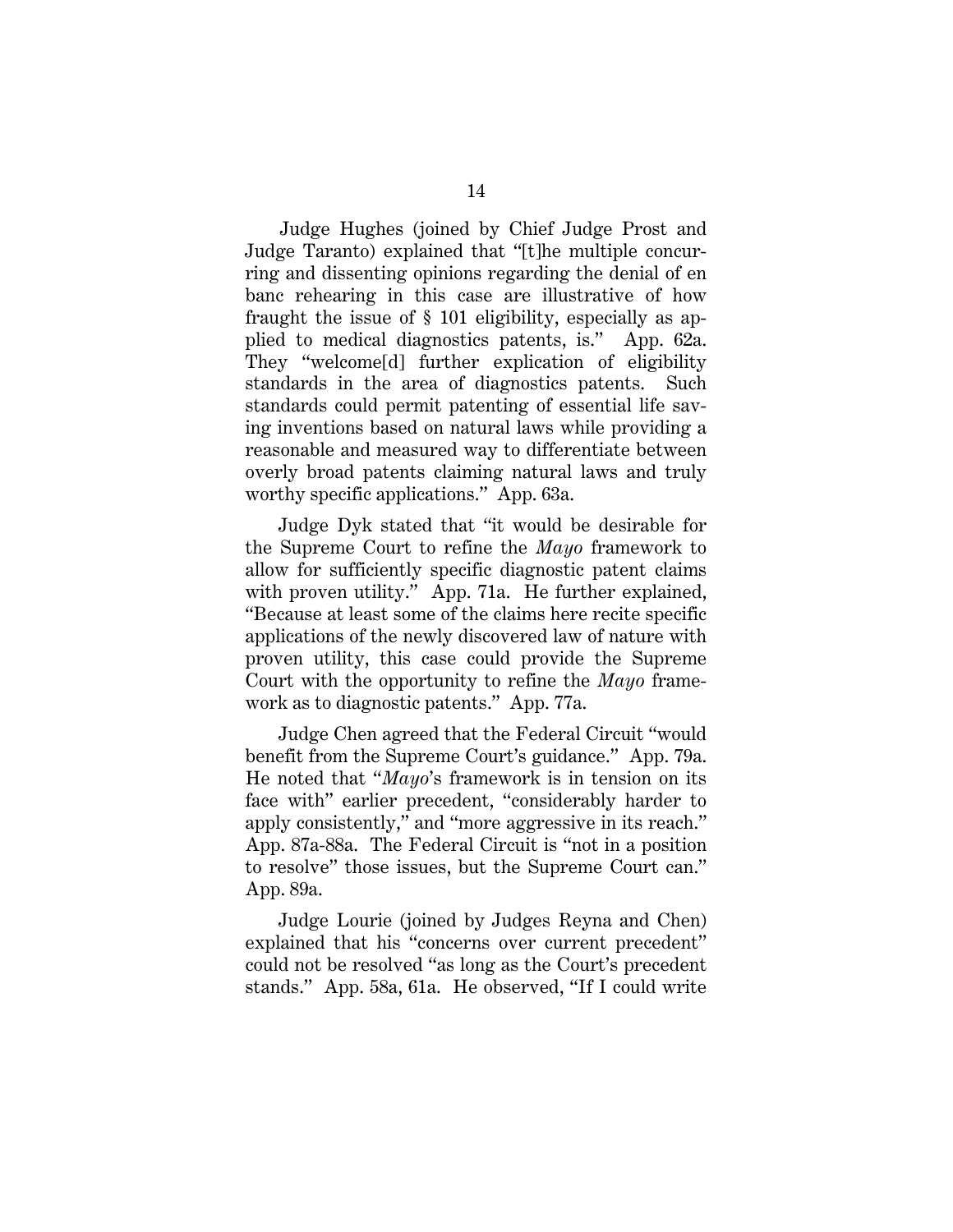on a clean slate, I would write as an exception to patent eligibility, as respects natural laws, only claims directed to the natural law itself, e.g.,  $E=mc^2$ ,  $F=ma$ , Boyle's Law, Maxwell's Equations, etc. I would not exclude uses or detection of natural laws." App. 59a.

The dissenting judges joined the majority's call for further clarification in the law. Judge Newman (joined by Judge Wallach) stated that "Federal Circuit precedent is ripe for reconsideration." App. 133a. Judge Stoll (joined by Judge Wallach) similarly argued that "the question of the eligibility of diagnostic inventions is exactly the type of exceptionally important issue that warrants" further review. App. 136a. And Judge Moore (joined by Judges O'Malley, Wallach, and Stoll) bluntly told future litigants: "No need to waste resources with additional en banc requests. Your only hope lies with the Supreme Court or Congress. I hope that they recognize the importance of these technologies, the benefits to society, and the market incentives for American business." App. 119a.

2. This is not the first case in which the Federal Circuit has expressed confusion and division on patent eligibility or called for this Court's intervention. Last year, Judge Plager observed that the "incoherent body of doctrine" surrounding Section 101 "renders it near impossible to know with any certainty whether [an] invention is or is not patent eligible," and that "the state of the law is such as to give little confidence" in the court's decisions. *Interval Licensing LLC* v. *AOL, Inc.*, 896 F.3d 1335, 1348 (Fed. Cir. 2018) (Plager, J., concurring-in-part and dissenting-in-part).

Judge Linn has similarly observed that Section 101 jurisprudence "is indeterminate and often leads to arbitrary results." *Smart Sys. Innovations, LLC* v. *Chica-*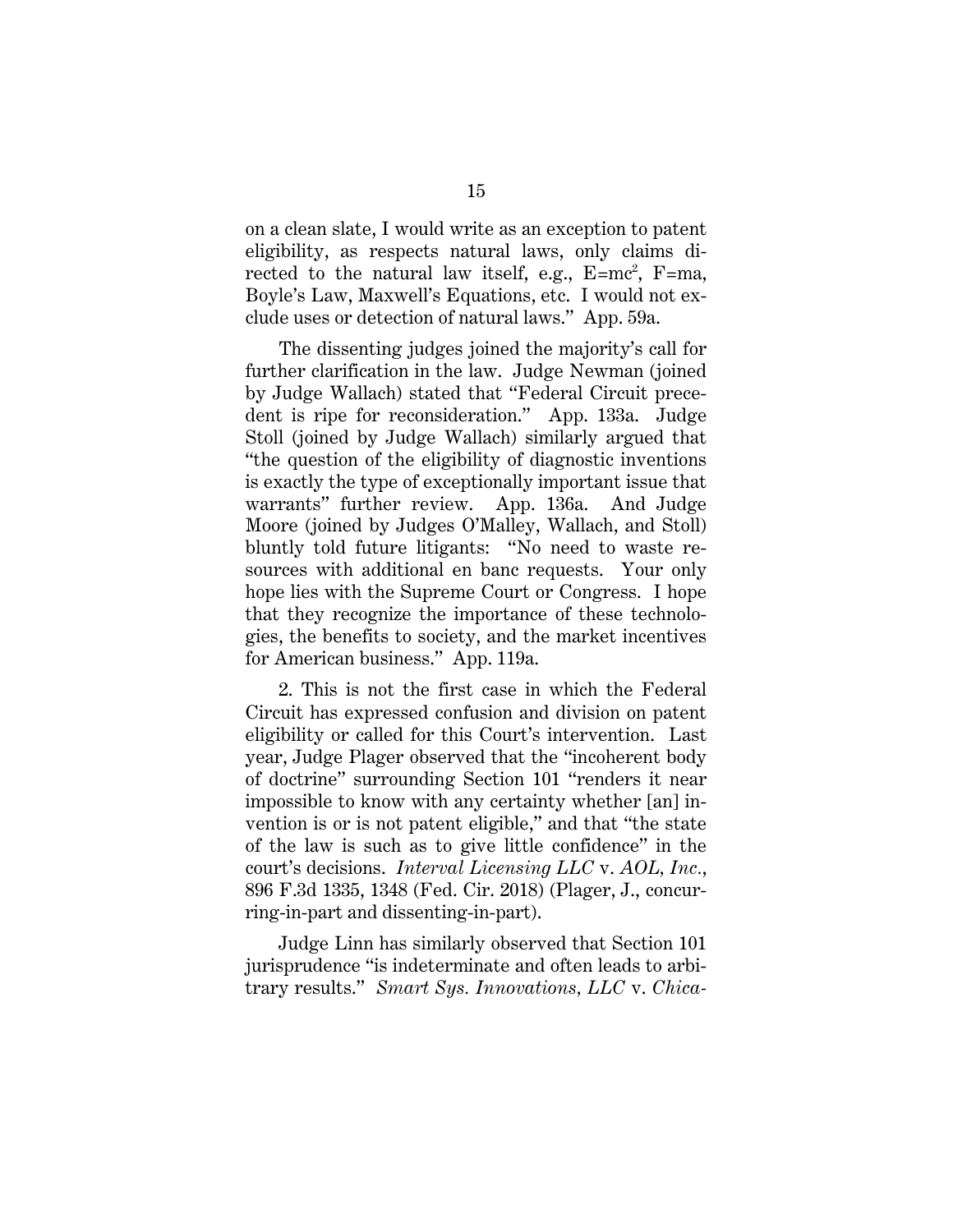*go Transit Auth.*, 873 F.3d 1364, 1377 (Fed. Cir. 2017) (Linn, J., dissenting-in-part and concurring-in-part); *see also Ariosa Diagnostic, Inc.* v. *Sequenom, Inc.*, 788 F.3d 1371, 1381 (Fed. Cir. 2015) (Linn, J., concurring) (concurring in a decision invalidating patent claims even though he "s[aw] no reason, in policy or statute, why th[e] breakthrough invention [at issue] should be deemed patent ineligible").

Judges Lourie and Newman have also remarked that "the law needs clarification by higher authority." *Berkheimer* v. *HP Inc.*, 890 F.3d 1369, 1374 (Fed. Cir. 2018) (Lourie and Newman, JJ., concurring in the denial of rehearing en banc).

3. The collective and consistent cry for help from the Federal Circuit, culminating in this case, is extraordinary and emphasizes just how critical this Court's guidance is. Patent-eligibility is a threshold question of enormous importance to innovation and the economy, and yet the Federal Circuit has badly misinterpreted the judicially-created exceptions to the statute to bar patent protection to inventions that meet all the statutory criteria for patenting, including the requirements that claims be novel and nonobvious. The judges tasked with hearing all patent appeals in the United States have now told this Court in no uncertain terms that they are confused and need clarification on how to apply those judicial exceptions. The Court should heed that call.

# **B. The Federal Circuit Decision Highlights Multiple Points Of Confusion In Applying This Court's Precedent**

The Federal Circuit's decision reflects the lower courts' fundamental misunderstanding about this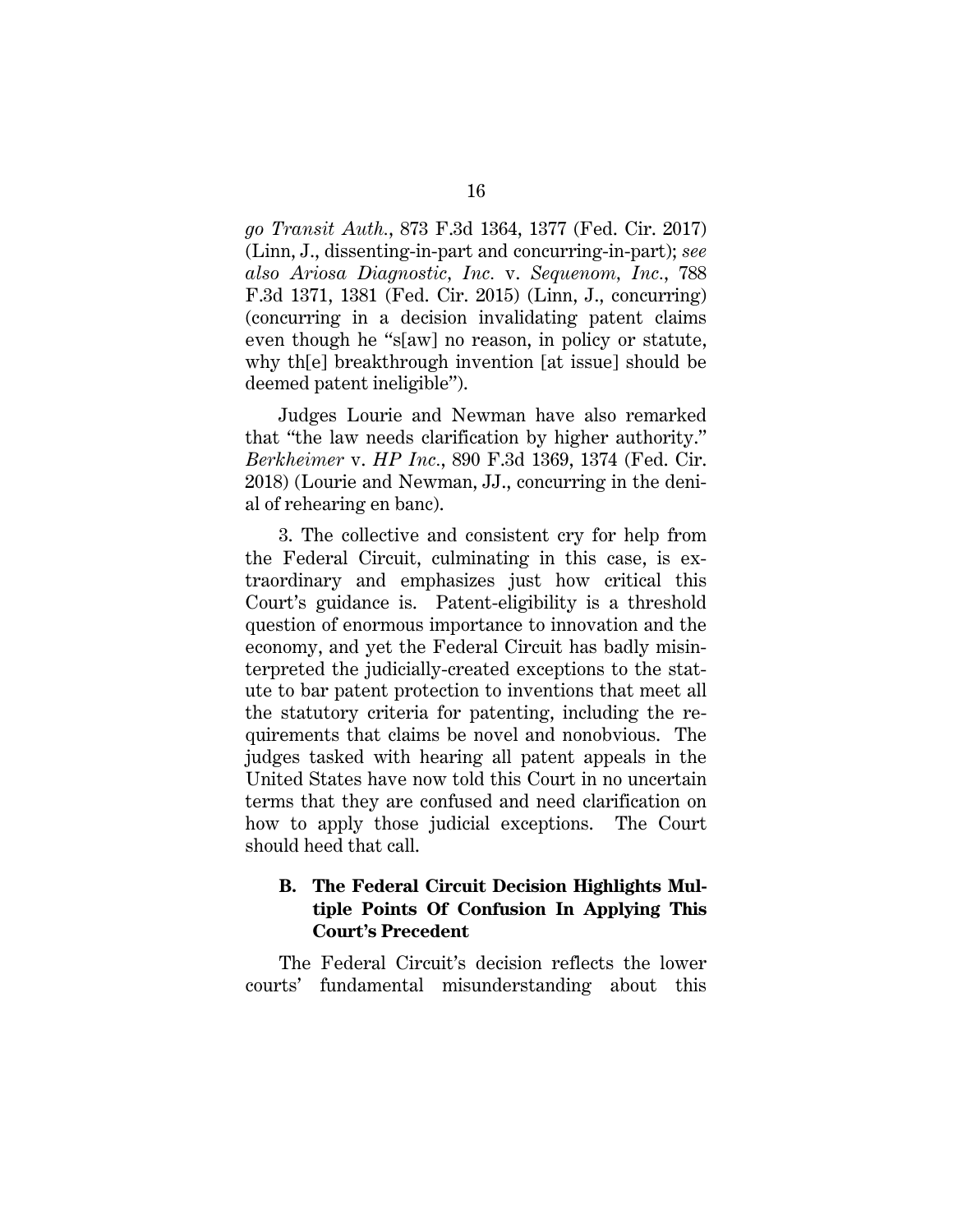Court's precedent. In particular, five points of confusion have emerged as courts and litigants have struggled to apply—or have misapplied—the judiciallycreated exceptions to Section 101.

*First*, courts have struggled with the tension between the Federal Circuit's striking down a diagnostic method claim that uses novel man-made molecules and this Court's holding that a "molecule that is not naturally occurring" is "not a 'product of nature' and is patent eligible under § 101." *Association for Molecular Pathology* v. *Myriad Genetics, Inc.*, 569 U.S. 576, 594- 595 (2013) ("*Myriad*"); App. 69a-72a (Dyk, J.) (noting the "tension" with *Myriad*). The complementary DNA (cDNA) that this Court held patent-eligible in *Myriad* was simple to create using routine techniques, and its sequence was "'dictated by nature.'" *Myriad*, 569 U.S. at 595. Still, as an artificial molecule created by a lab technician, it was eligible for patent protection. *Id*. The same was true of the genetically engineered bacterium held to be patent-eligible in *Diamond* v. *Chakrabarty*, 447 U.S. 303, 309-310 (1980).

Yet the Federal Circuit held that Athena's diagnostic claim that begins with a novel man-made composition, and requires the creation of at least two more novel man-made compositions during performance of the method, somehow loses its eligibility for patent protection merely by reciting specific uses for those compositions. It is counterintuitive, to say the least, that a claim would become *less* patentable when it is made *more* specific through the addition of multiple steps.

*Second*, courts have struggled to apply the principles articulated in the context of the unusual facts of *Mayo* to more typical patent claims. The claim in *Mayo*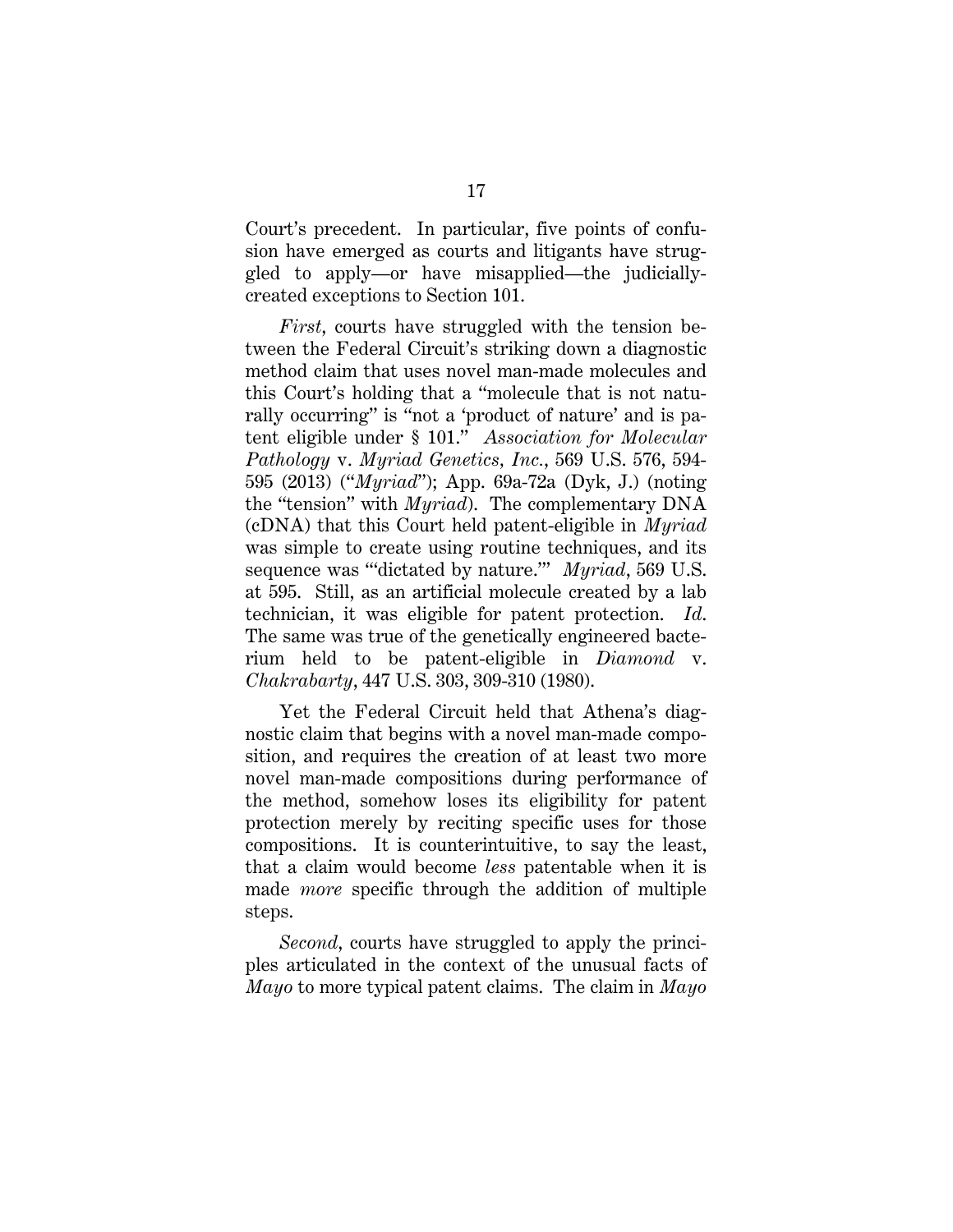was an oddity. The only two actions required by the claim—(i) administering a thiopurine drug and then (ii) determining metabolite levels (i.e., levels of chemicals that form as the body breaks down the drug) were steps that were *already performed* in that exact manner before the patent. 566 U.S. at 73-74, 78-79. The only thing the claim added was the recitation of a correlation the inventors had discovered between the metabolite levels and the need to increase or decrease the amount of drug administered. *Id*. at 74-75. The claims thus did not require any tangible *action* beyond what was "already engaged in by the scientific community." *Id*. at 79-80. This meant that doctors who continued performing the exact same steps they had performed before the claims existed—administering a thiopurine drug and measuring metabolite levels—might suddenly be considered infringers merely because the claims had, in effect, published an abstract research finding.

Because the claim in *Mayo* was so unusual, this Court's opinion has created uncertainty regarding how to analyze claims that integrate a newly discovered natural law into a new process. Nowhere is that clearer than in this case's 7-5 split on how to interpret *Mayo*. The majority believed it could not distinguish *Mayo*, but the dissenters argued that while there is "some broad language in *Mayo*," "the Supreme Court did not intend *Mayo* to be the 'sweeping' decision [our] colleagues have concluded it is," and "[i]t is the role of this court to both faithfully follow *Mayo* and to determine its reach when facts and circumstances differ." App. 101a-102a (Moore, J.). This split underscores the urgent need for guidance on how the principles articulated in *Mayo* apply to less unusual claims.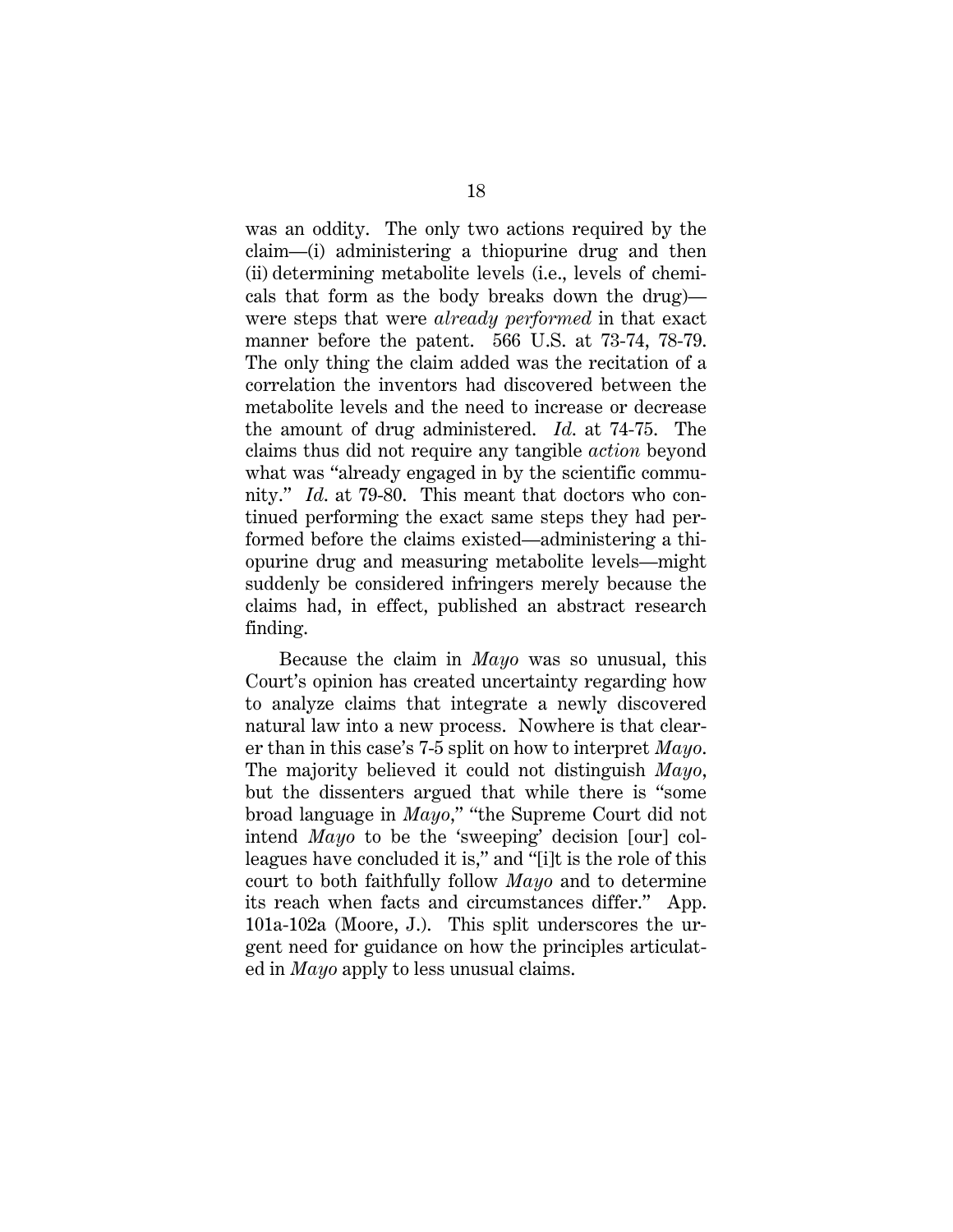*Third*, and relatedly, courts have struggled with the level of abstraction at which to determine whether the steps of a claim "transform an unpatentable law of nature into a patent eligible application of such a law." *Mayo*, 566 U.S. at 72. This Court emphasized that a patentee "must do more than simply state the law of nature while adding the words 'apply it.'" *Id*. The Court also stated that "simply appending conventional steps, *specified at a high level of generality*" is not enough to make a law of nature patent-eligible. *Id*. at 82 (emphasis added). This suggests that courts "should consider the level of specificity in the claims to determine whether the claim is even directed to the natural law." App. 111a (Moore, J.). But the Federal Circuit has "since ignored" this principle, treating a "claim that includes a law of nature as directed to that law, even if the claim as a whole recites a specific way of applying that law of nature to a new and useful end." App. 113a-114a (Moore, J.). The Federal Circuit has also taken an overbroad view of whether the steps of a claim apart from a natural law "consist of well-understood, routine, conventional activity already engaged in by the scientific community." *Mayo*, 566 U.S. at 79-80.

The panel majority in this case made the same errors when it analyzed the claims at a high level. It treated the claims as being directed to a natural law and disregarded most of the specific claim elements because the patent stated, as a general matter, that iodination and immunoprecipitation are "standard techniques." App. 5a. As other judges recognized, however, there was nothing standard about the way that techniques, known only from other contexts, were applied here. *E.g.*, App. 101a, 117a-119a (Moore, J.), 125a-126a (Newman, J.). No one had created radioactive 125I-MuSK before, let alone used labeled MuSK and a sec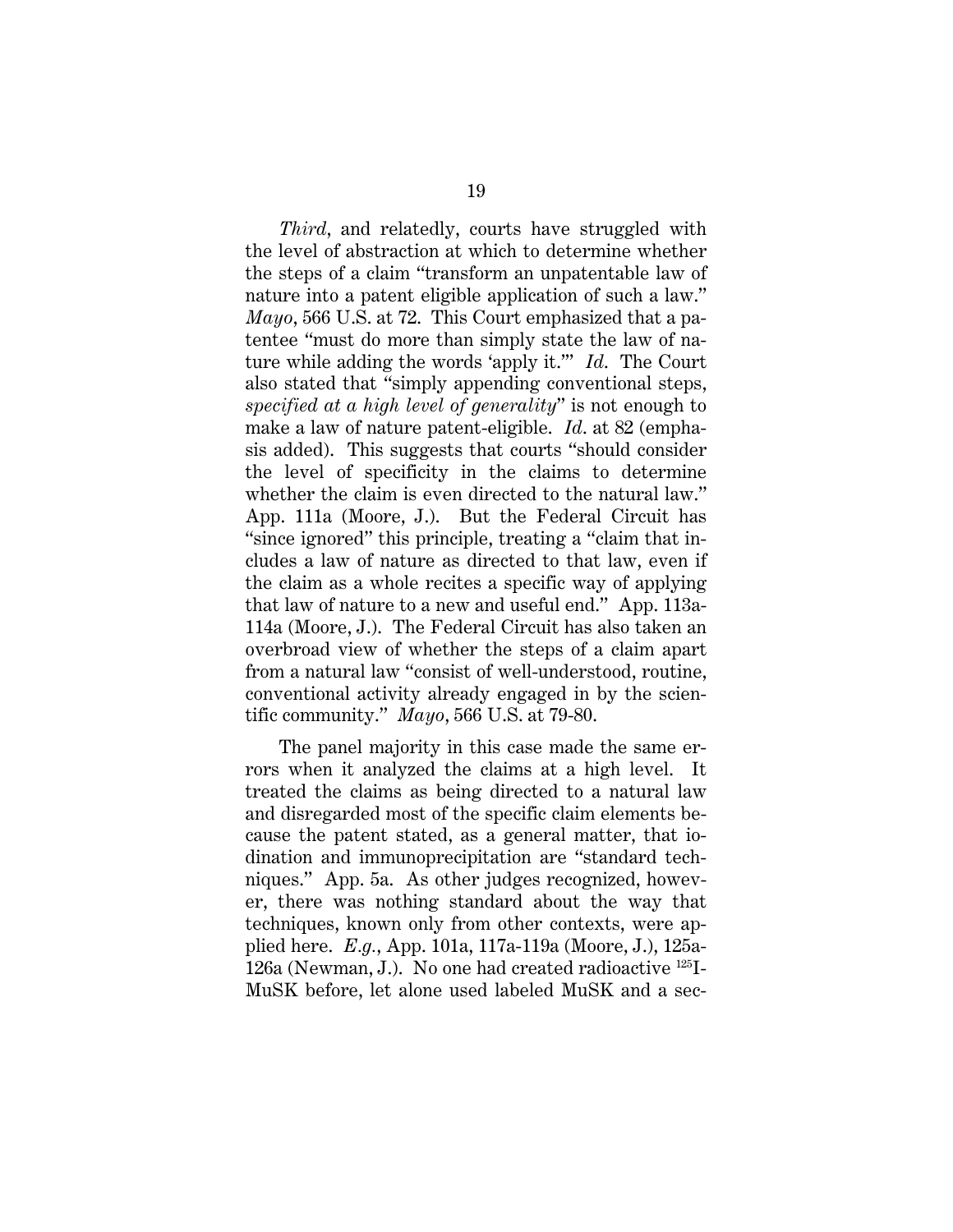ondary antibody to isolate MuSK autoantibodies as a means of diagnosing MG in the 20% of patients for whom no diagnostic test was previously available. That divide in the Federal Circuit reflects a fundamental disagreement about the level of generality at which elements that are conventional in the abstract but not in their claimed application should be viewed.

*Fourth*, the Federal Circuit's approach gives little consideration to the "preemptive" scope of a claim, contrary to this Court's guidance. In articulating the animating principle behind the judicially-created exceptions to Section 101, the Court has "described the concern that drives this exclusionary principle as one of pre-emption." *Alice*, 573 U.S. at 216; *see also id*. at 223- 224 ("the pre-emption concern … undergirds our § 101 jurisprudence"). The idea is that claims to a natural law risk preempting the use of that natural law by others. *See Mayo*, 566 U.S. at 85-87 (noting preemption concern with claims "set forth in highly general language" rather than "confin[ing] their reach to particular applications of [natural] laws"); *Diamond* v. *Diehr*, 450 U.S. 175, 187 (1981).

The Federal Circuit, however, has transformed the preemption analysis into a one-way ratchet. The panel majority agreed that the claims here did not prevent others from using any natural law because the claims "leave[] open to the public other ways of interrogating the correlation between MuSK autoantibodies and MuSK-related disorders without practicing the claim's concrete steps." App. 13a. But echoing prior decisions, the panel broadly declared: "Preemption is sufficient to render a claim ineligible under § 101, but it is not necessary." *Id.*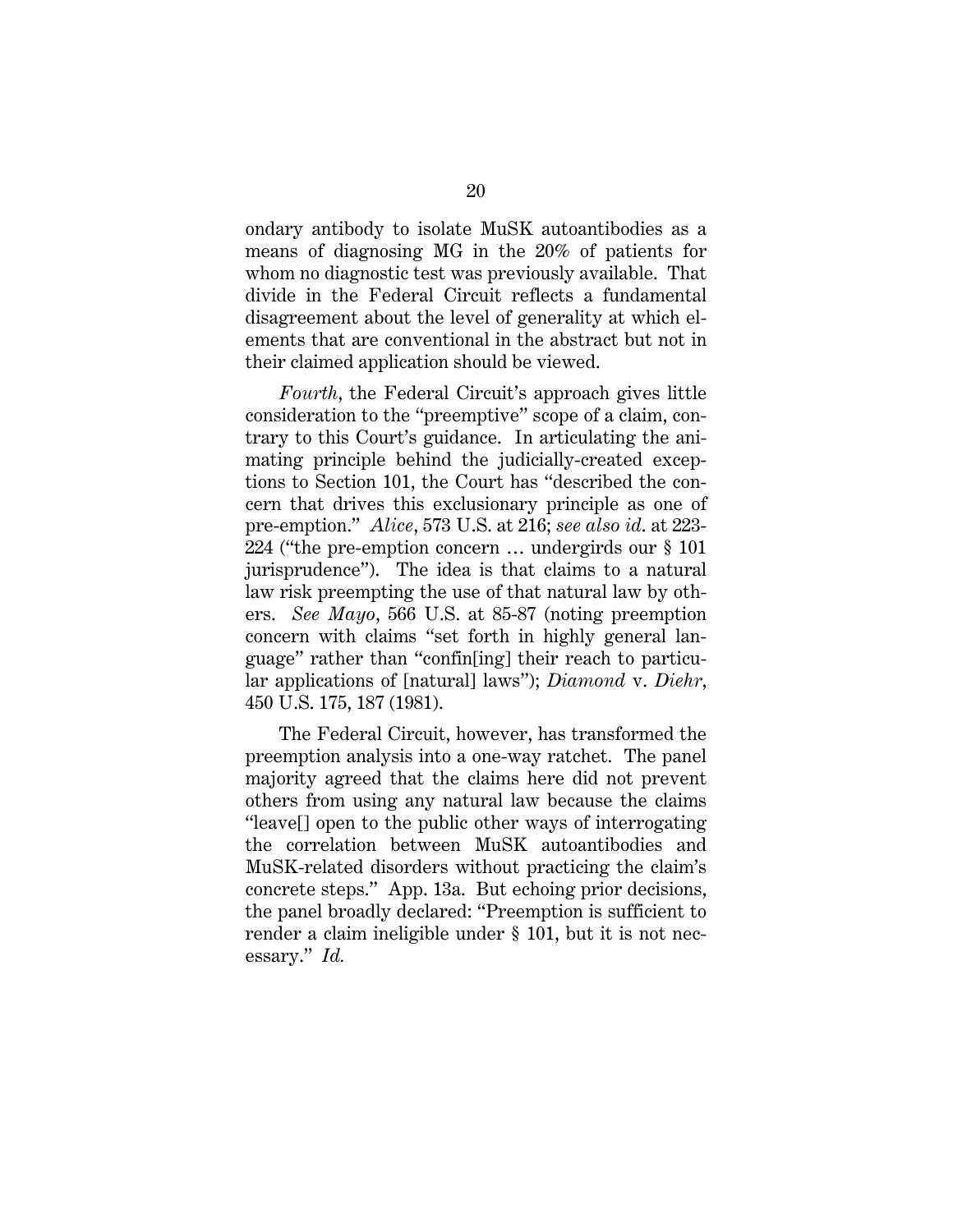This one-sided approach to preemption defies this Court's guidance and misses the critical distinction between "claims that sweep too broadly" and claims that, as here, are "sufficiently tied to a specific and useful application of a natural law." App. 73a, 75a (Dyk, J.); *see also* App. 116a (Moore, J.) ("The concreteness and specificity of the claims in *Athena* moves them from reciting a law of nature to a particular application of a law of nature.").

*Fifth*, courts have struggled with what it means to review a claim "as a whole." As Judge Chen explained, for more than 30 years following *Diehr*, it was understood that this Court had rejected the practice of dividing claims into new and old elements and searching for an inventive concept by disregarding any natural law recited in the claims. App. 80a-89a (Chen, J.). *Mayo* upended this practice by adopting a "framework … that strongly tracked the reasoning of … the *Diehr* dissent." App. 83a. "As such, *Mayo* is in considerable tension with *Diehr*'s instruction" and "considerably harder to apply consistently than the *Diehr* framework." App. 85a, 87a. The Federal Circuit is "not in a position to resolve" that tension, Judge Chen noted, "but the Supreme Court can." App. 89a.

# **C. Government Officials, Practitioners, And Commentators Agree That This Court's Guidance Is Needed**

Given the lower courts' widespread confusion about the judicially-created exceptions to patent eligibility, government officials, practitioners, and commentators have all echoed and amplified the need for guidance from this Court.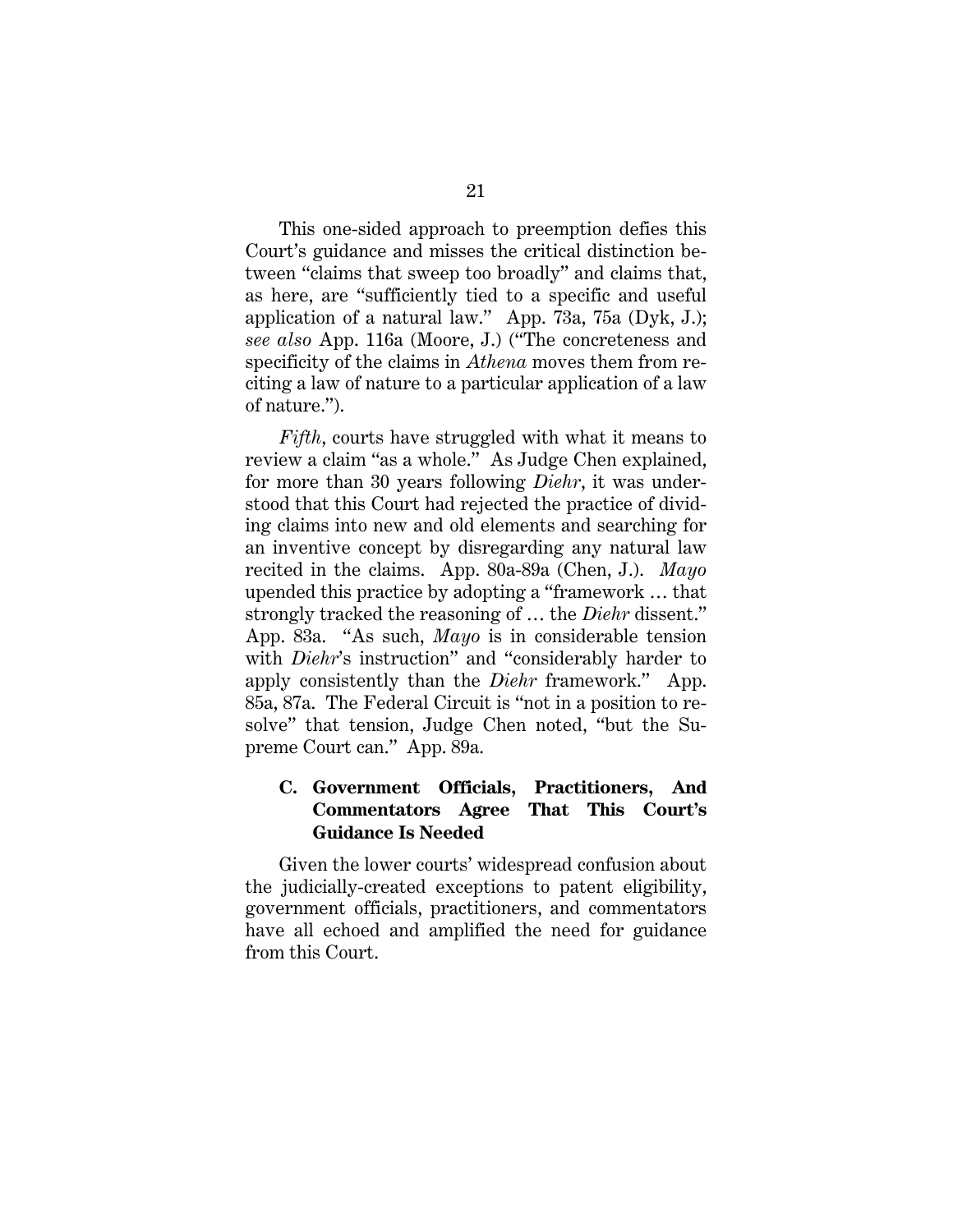Paul Michel, the retired Chief Judge of the Federal Circuit, recently testified that Section 101 "case law ha[s] produced unending chaos." *The State of Patent Eligibility in America, Part I: Hearing Before the Subcomm. on Intellectual Property of the S. Comm. on the Judiciary*, 116th Cong. 2 (2019), https://bit.ly/ 2WEZugp. He explained that "[b]ecause court decisions are so unpredictable," patents have become "unreliable" and "no longer sufficiently incentivize the large investments in research and development in new technologies our nation needs." *Id.* "Massive uncertainty," he further noted, "pervades all determinations, whether by 8,300 patent examiners, 1,000 federal trial judges, or 18 Federal Circuit judges." *Id.* at 6.

Current and former directors of the U.S. Patent and Trademark Office agree. PTO Director Andrei Iancu declared that the interpretation of Section 101 is "the most important substantive patent law issue in the United States today. And it's not even close." Davis, *Courts Can Resolve Patent Eligibility Problems, Iancu Says*, Law360 (Apr. 11, 2019), https://bit.ly/ 2mdkE4J. He further noted that "[r]ecent case law has created significant confusion" that "must be addressed now." Nurton, *Iancu Calls on Federal Circuit to Fix Section 101 Problem*, IP Watchdog (May 2, 2019), https://bit.ly/2lQECSg. Former PTO Director David Kappos testified that "patent eligibility law truly is a mess" with courts and the PTO "spinning their wheels on decisions that are irreconcilable, incoherent, and against our national interest." *State of Patent Eligibility, Part I*, at 1-2, https://bit.ly/2K3JjTW. His predecessor, Q. Todd Dickinson, testified that "the current rules are unnecessarily ambiguous and uncertain, and this uncertainty ends up serving no one." *State of Patent Eligibility, Part I*, at 7, https://bit.ly/2mUmFn3.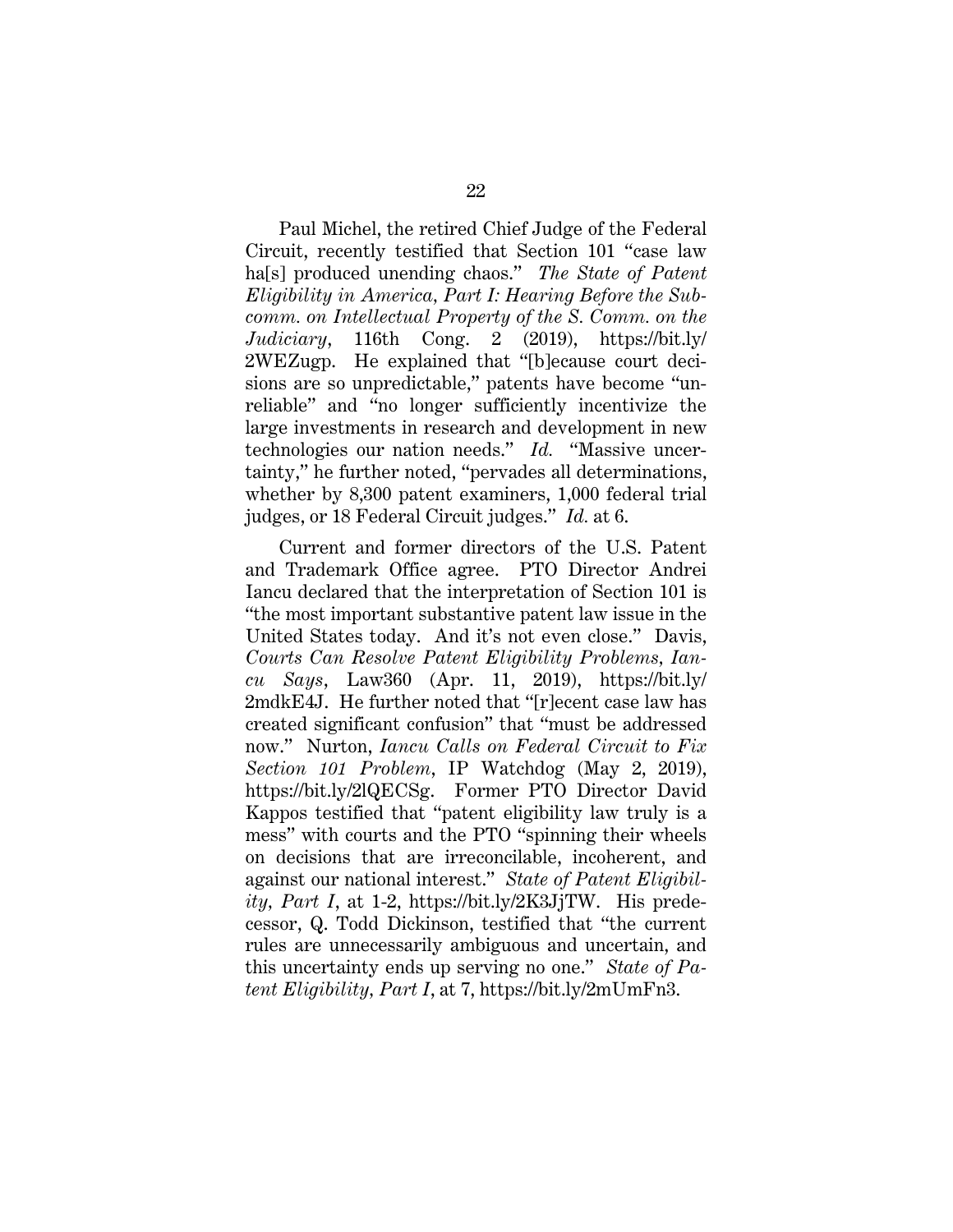The Federal Circuit's wavering hand has only made the PTO's struggle implementing this Court's Section 101 case law more difficult. As the PTO explained, "[t]he growing body of precedent [from the Federal Circuit] has become increasingly more difficult for examiners to apply in a predictable manner, and concerns have been raised that different examiners within and between technology centers may reach inconsistent results." 84 Fed. Reg. 50, 52 (Jan. 7, 2019).

Practitioners have also pointed out that the current Section 101 standard "ha[s] created significant uncertainty about what is eligible for patenting." *State of Patent Eligibility, Part II*, at 2 (testimony of Barbara Fiacco, President-Elect of the American Intellectual Property Law Ass'n), https://bit.ly/2ZeVrFb. That uncertainty has, in turn, "reduced investment in new technologies, produced inconsistency and uncertainty about patent rights and their enforceability, cast a cloud over licensing and other intellectual property transactions, and driven industry to foreign jurisdictions." *Id.*

The American Bar Association has expressed the same concerns that "the current jurisprudence on patent eligibility … is confusing, creates uncertainty as to the availability and enforceability of patent assets, arguably risks the incentive to innovate provided by patents in technologies …, and potentially places the U.S. in a less advantageous position on patent protection than our leading competitor nations." Letter Re: Request for Comments Related to Patent Subject Matter Eligibility from Donna Suchy, Chair, ABA Section of Intell. Prop. L. to Michelle Lee, Director, PTO, at 2 (Jan. 18, 2017), https://bit.ly/2mbtoIr.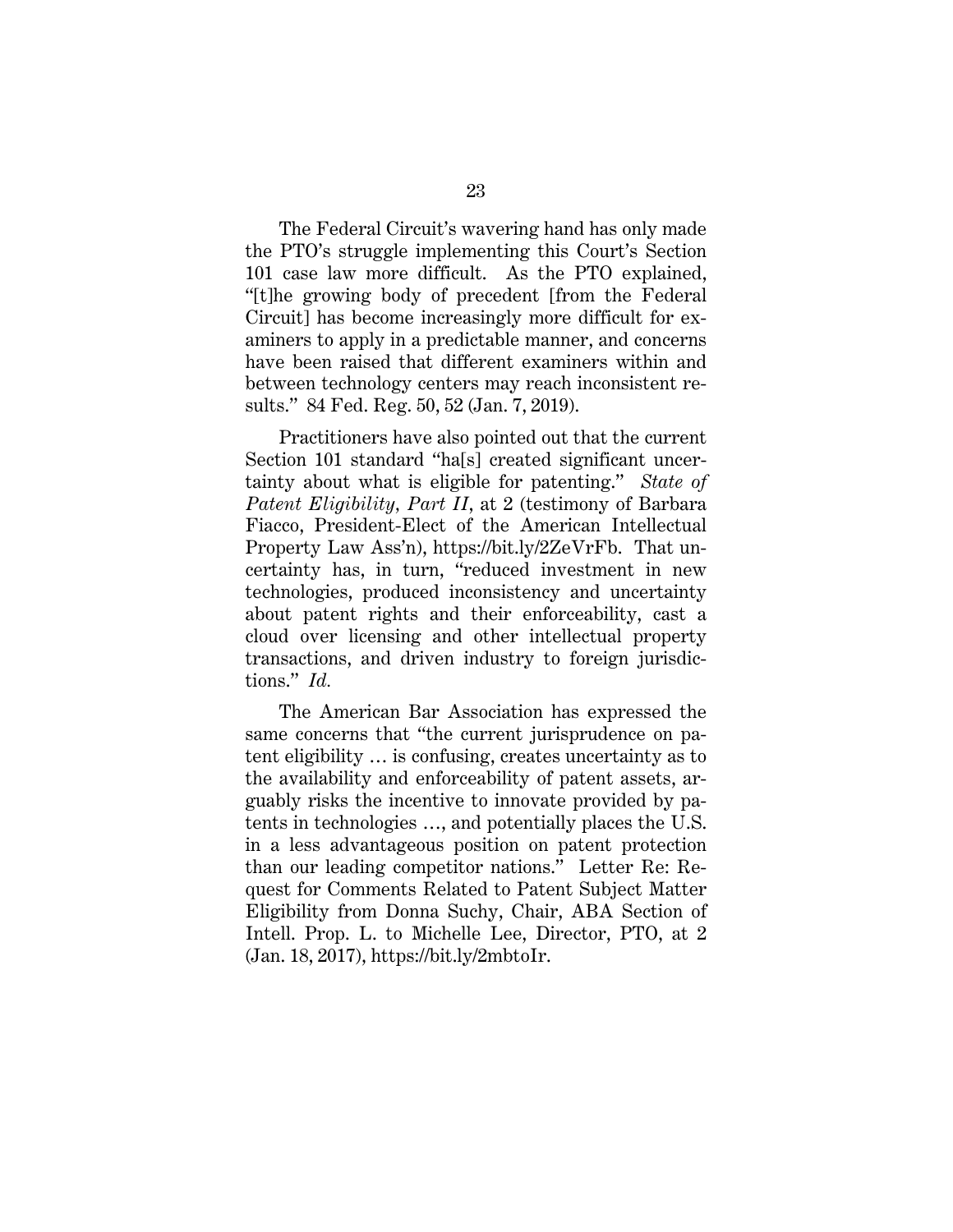Scholars and commentators have likewise observed that "[t]he law of patentable subject matter is a mess," and that the Federal Circuit's "inconsistent and uncertain" application of Section 101 seems to be getting only "less, not more, certain over time." *State of Patent Eligibility, Part I*, at 1-2 (testimony of Prof. Mark Lemley, Stanford Law School), https://bit.ly/2n8tH7x. This "uncertainty," they have warned, "has imposed a substantial cost on society" by making it "extreme[ly] difficult[] … for innovators and investors … to discern the validity of their existing patents and the availability of meaningful protection for future innovations." Holman, *Patent Eligibility Post-*Myriad*: A Reinvigorated Judicial Wildcard of Uncertain Effect*, 82 Geo. Wash. L. Rev. 1796, 1830 (2014).

This Court should grant review to provide the guidance that the Federal Circuit, the PTO, practitioners, and scholars all agree is urgently needed.

### **II. THE FEDERAL CIRCUIT'S HOLDING THREATENS TO DISRUPT IMPORTANT MEDICAL INNOVATION**

The "question of the eligibility of diagnostic inventions" for patent protection is "the type of exceptionally important issue that warrants full consideration" by this Court. App. 136a (Stoll, J.). Indeed, medicaldiagnostic methods like Athena's are "the kind of subject matter the patent system is designed for: to encourage the risky, expensive, unpredictable technical research and development that people would not otherwise pursue." App. 94a (Chen, J.). The Federal Circuit's erroneous bar on patenting the vast majority of diagnostic tests threatens innovation in this important industry.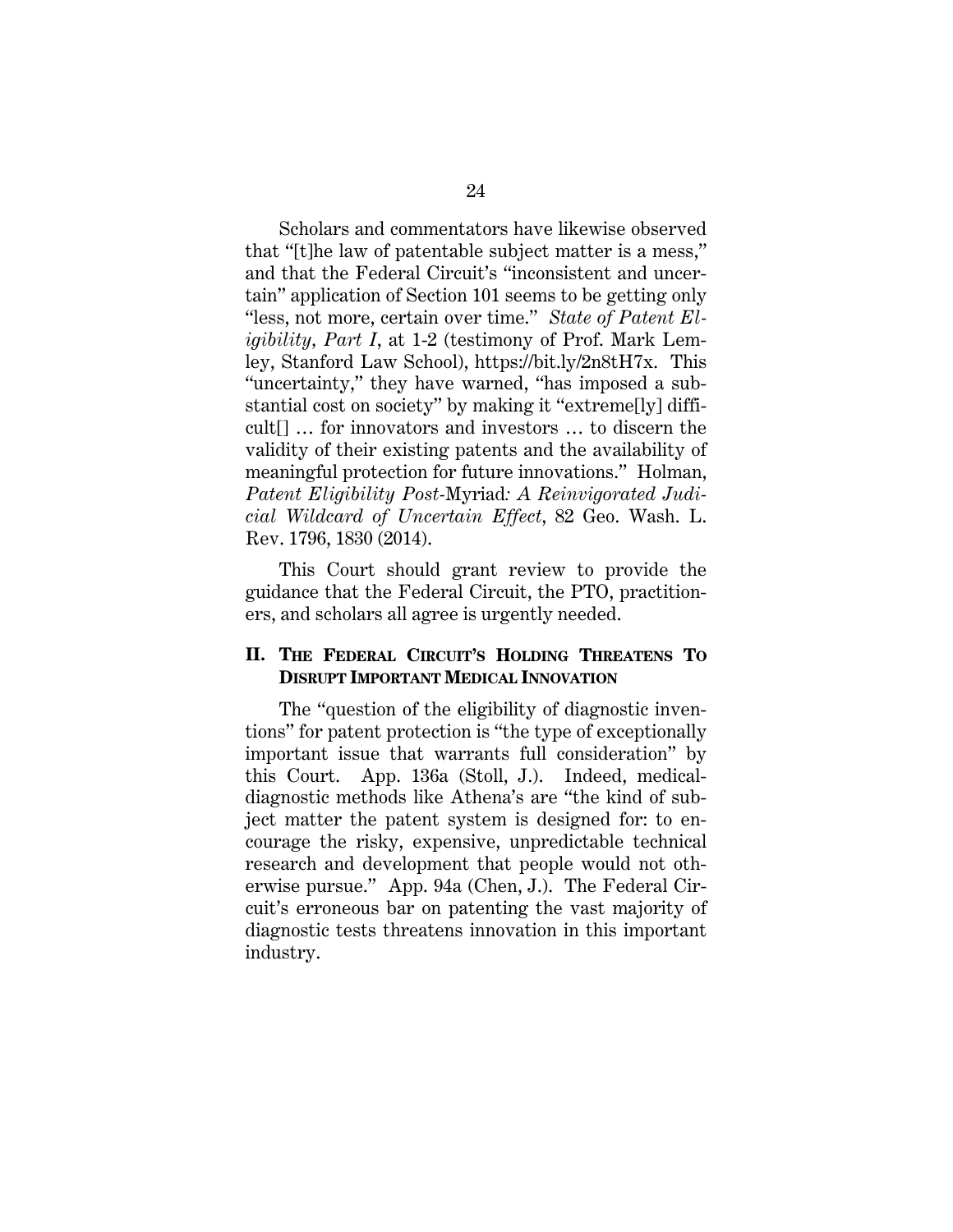Since *Mayo*, the Federal Circuit "ha[s] held every single diagnostic claim in every case before [it] ineligible" for patent protection. App. 97a (Moore, J.). The Federal Circuit's decision in this case has now effectively shut that door for good for the vast majority of diagnostic claims, establishing a "per se rule" that bars "diagnostic kits and techniques," App. 99a (Moore, J.) insofar as they are deemed to "consist of routine steps to observe the operation of a natural law," App. 61a (Lourie, J.)—no matter how novel or useful they are. *See also* App. 68a (Dyk, J.) ("*Mayo* left no room for us to find typical diagnostic claims patent eligible[.]"); App. 135a (Stoll, J.) ("[W]e have established a brightline rule of ineligibility for all diagnostic claims."). Simply put, "there are no more options at [the Federal Circuit] for diagnostic patents." App. 118a (Moore, J.).

This rule will have devastating consequences. In the month after *Mayo* was decided, the PTO rejected 32% of the patent applications for medical diagnostics, up from 7% before. Chien & Wu, *Decoding Patentable Subject Matter*, 2018 Patently-O Pat. L.J. 1, 15 (Oct. 21, 2018), https://bit.ly/2oBO1i5. By the time *Alice* was decided, that rejection rate had climbed to more than 50%, and at one point hit a high of 64%. *Id.* With the decision below, that rate will climb significantly higher—if inventors even bother to apply for patents for diagnostic methods at all.

Everyone loses as a result. "Diagnostics are an essential category of medical technologies, critical to treating illnesses and saving lives." App. 102a (Moore, J.). Diagnostics perform a variety of functions essential to public health: they enable doctors to screen for medical risk factors and take measures to prevent the onset of disease, detect and diagnose disease at an early stage, determine disease severity and the likelihood of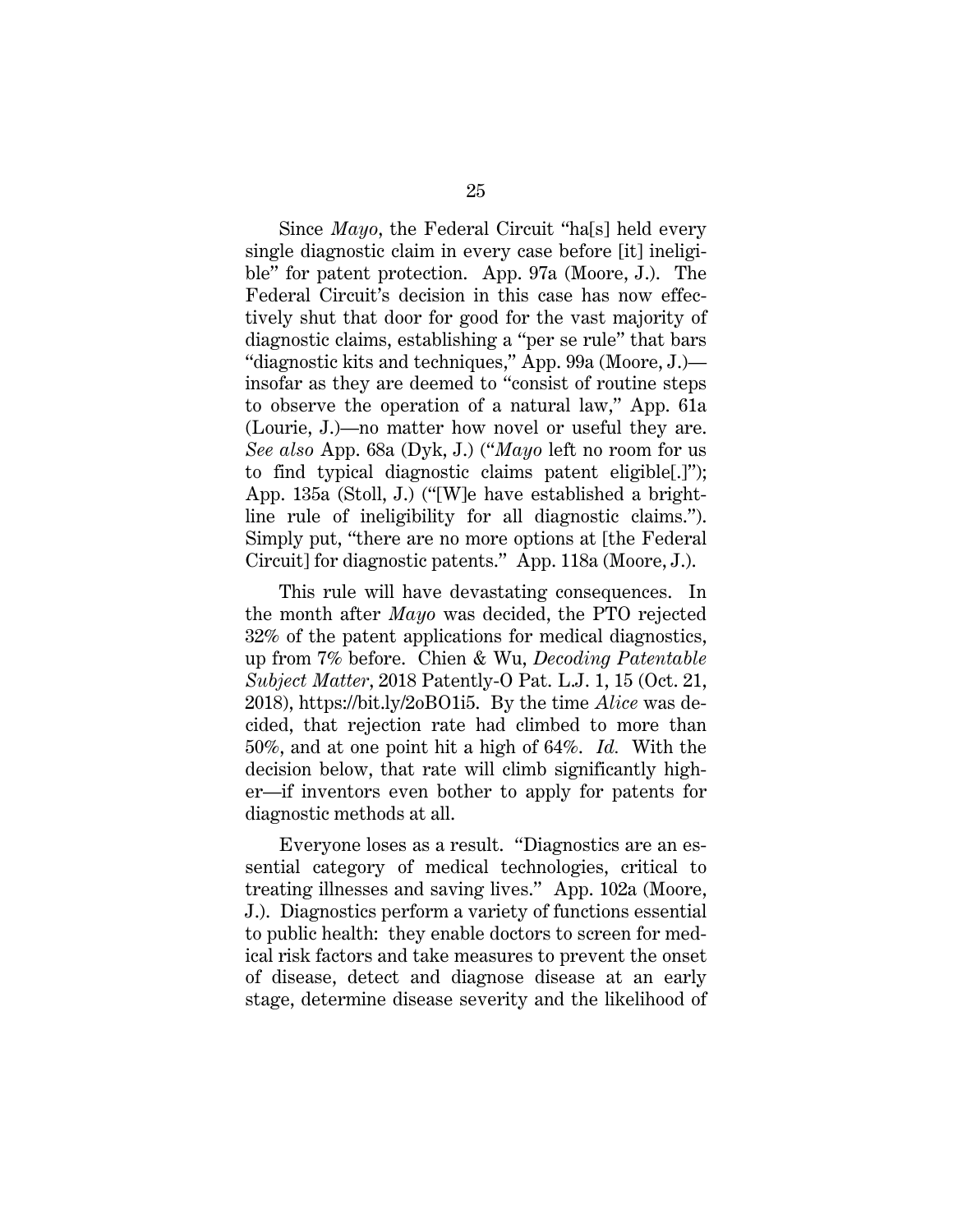recovery, select and monitor appropriate treatment, and identify adverse consequences of treatments. Lewin Group, *Laboratory Medicine: A National Status Report* 2 (2008) ("*Laboratory Medicine*"), https://bit.ly /2oBPdSB.

Diagnostics also reduce healthcare costs by allowing substitution of cost-effective, early-stage interventions for more expensive and less effective late-stage therapies. For these reasons, although diagnostics account for only about 2.3% of national healthcare spending, *Laboratory Medicine* 2, they influence approximately 70% of health care decisions, Badrick, Editorial, *Evidence-Based Laboratory Medicine*, 34 Clin. Biochem. Rev. 43, 43 (2013), https://bit.ly/2oE3caG.

For all of their benefits, diagnostics also have the very characteristics that make patent protection critical. A new diagnostic is "very expensive" and timeconsuming to develop, but is usually "relatively cheap to reproduce." Krattiger, *Promoting Access to Medical Innovation*, World Intell. Prop. Org. Mag., Sept. 2013, at 5, 7, https://bit.ly/2n6a6VG. If diagnostics are broadly ineligible for patent protection—or even if there is substantial doubt about their eligibility—innovators will be unable to justify or recoup the high costs of research and development. "[T]he impact can only be that there will be fewer advances in diagnostic medicine." Matlock-Colangelo, Note, *Broadly Unpatentable: How Broad Method Claims Have Limited Patentability of Diagnostic Inventions*, 119 Colum. L. Rev. 797, 807 (2019); *see also* App. 103a (Moore, J.); App. 136a (Stoll, J.).

Research universities and pharmaceutical companies attest to that impact. The "[a]bility to get protectable intellectual property (usually in the form of a pa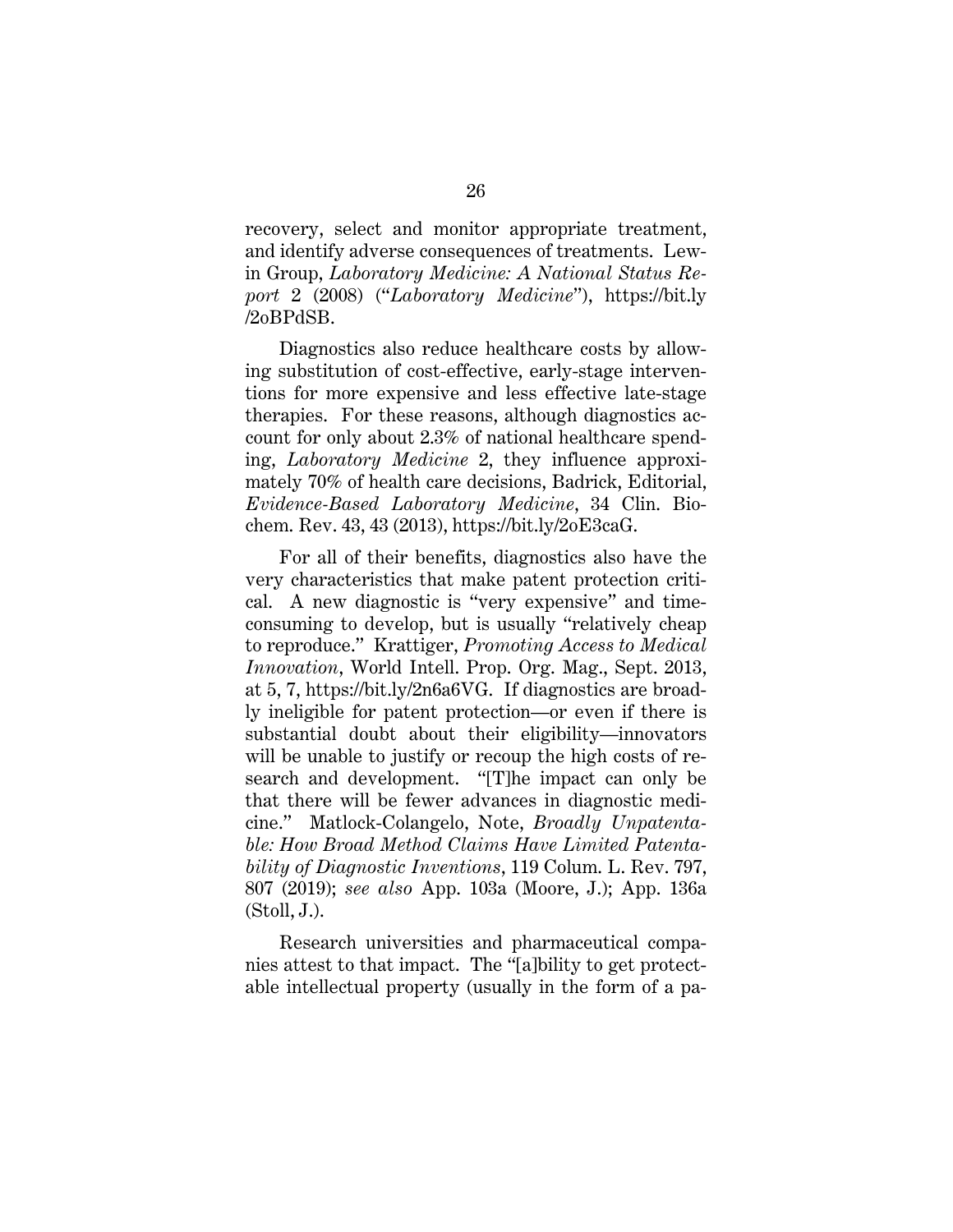tent) is the first, and most influential factor in [their] assessment" whether to develop an invention into a commercial product, like a diagnostic test. *State of Patent Eligibility, Part III*, at 3 (testimony of Peter O'Neill, Executive Director of Cleveland Clinic Innovations), https://bit.ly/2naP08u. "If an invention can't get intellectual property protection, usually that is a fatal flaw and the invention is abandoned at that point." *Id.*; *see also State of Patent Eligibility, Part II*, at 4 (testimony of Natalie Derzko on behalf of the Pharmaceutical Research and Manufacturers of America) ("[T]he evolution of patent subject matter eligibility law in the United States has likely had a chilling effect on critical areas of research needed to address some of our most costly and challenging diseases[.]"), https://bit.ly/ 2n7hujE; *State of Patent Eligibility, Part II*, at 1 (testimony of Rick Brandon, Associate General Counsel of the University of Michigan, on behalf of Association of American Universities and the Association of University Technology Managers) ("If we do not allow for U.S. patenting of medical diagnostics, we'll miss out on better patient outcomes, cost savings through screening methods that predict disease or the most appropriate course of treatment, as well as other foundations for precision medicine."), https://bit.ly/2Io56SK.

The Federal Circuit's refusal will have a particularly negative impact in the emerging field of personalized medicine. Not all patients respond positively to medicine that helps others. Personalized medicine seeks to tailor treatment based on characteristics that make a patient susceptible to certain drugs, or less likely to suffer adverse effects from those drugs. *See* Vogenberg et al., *Personalized Medicine Part I: Evolution and Development into Theranostics*, 35 P&T 560, 560 (2010), https://bit.ly/2oC1uGF. The result is improved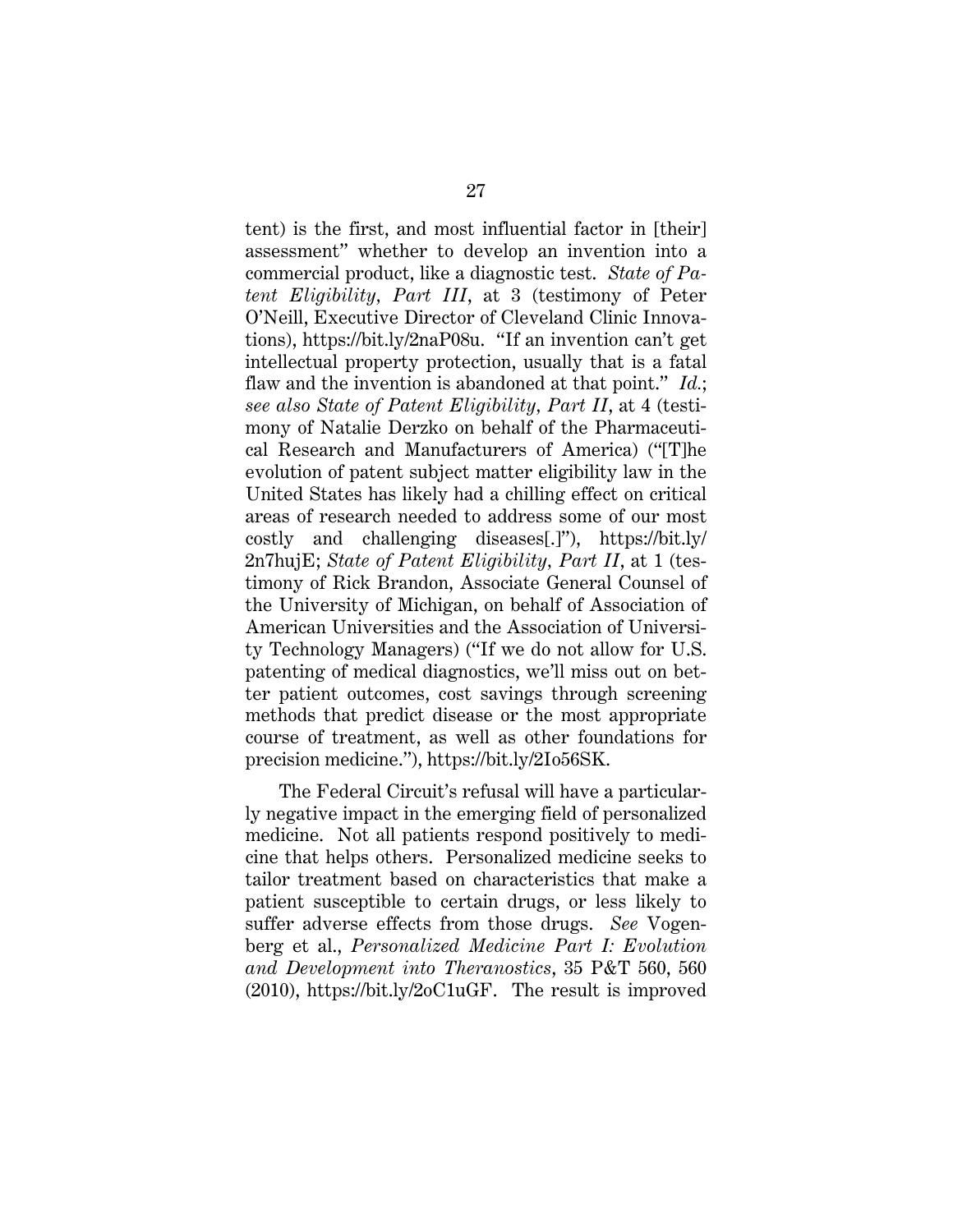health care outcomes and lower overall treatment costs compared to the traditional trial-and-error approach. But doctors cannot tailor treatment without diagnostics. The Federal Circuit's patent eligibility law therefore undermines the very foundation of personalized medicine. *Cf. The Age of Personalized Medicine*, Personalized Medicine Coalition, https://bit.ly/2kH3I5X (visited Oct. 1, 2019).

### **III. THIS CASE PROVIDES AN IDEAL VEHICLE TO CLARIFY THE PATENT ELIGIBILITY OF DIAGNOSTIC METHODS**

Athena's claims are not "methods of entering into contracts, or horse whispering, or speed dating or other methods" that have animated this Court's concerns regarding Section 101. App. 94a (Chen, J.); *see* Oral Arg. Tr. 7, 16, *Bilski* v. *Kappos*, No. 08-964 (U.S. Nov. 9, 2009). They instead recite a new and specific method of diagnosing MG through a series of concrete laboratory steps, so that patients can be accurately and expeditiously diagnosed. If these claims are patent-ineligible, that is truly the end for most medical diagnostic methods. This case is therefore an ideal vehicle to clarify the patent eligibility of medical diagnostic tests.

This case also provides a particularly good opportunity to address the doctrinal points that have confused the lower courts. *See supra* Part I.B. Several features of the case provide the Court flexibility to clarify the law and restore the patent eligibility of medical diagnostic tests in the manner it considers most appropriate, whether that means addressing only particular points on which the Federal Circuit has misapplied this Court's precedent or more broadly revisiting the framework articulated by this Court.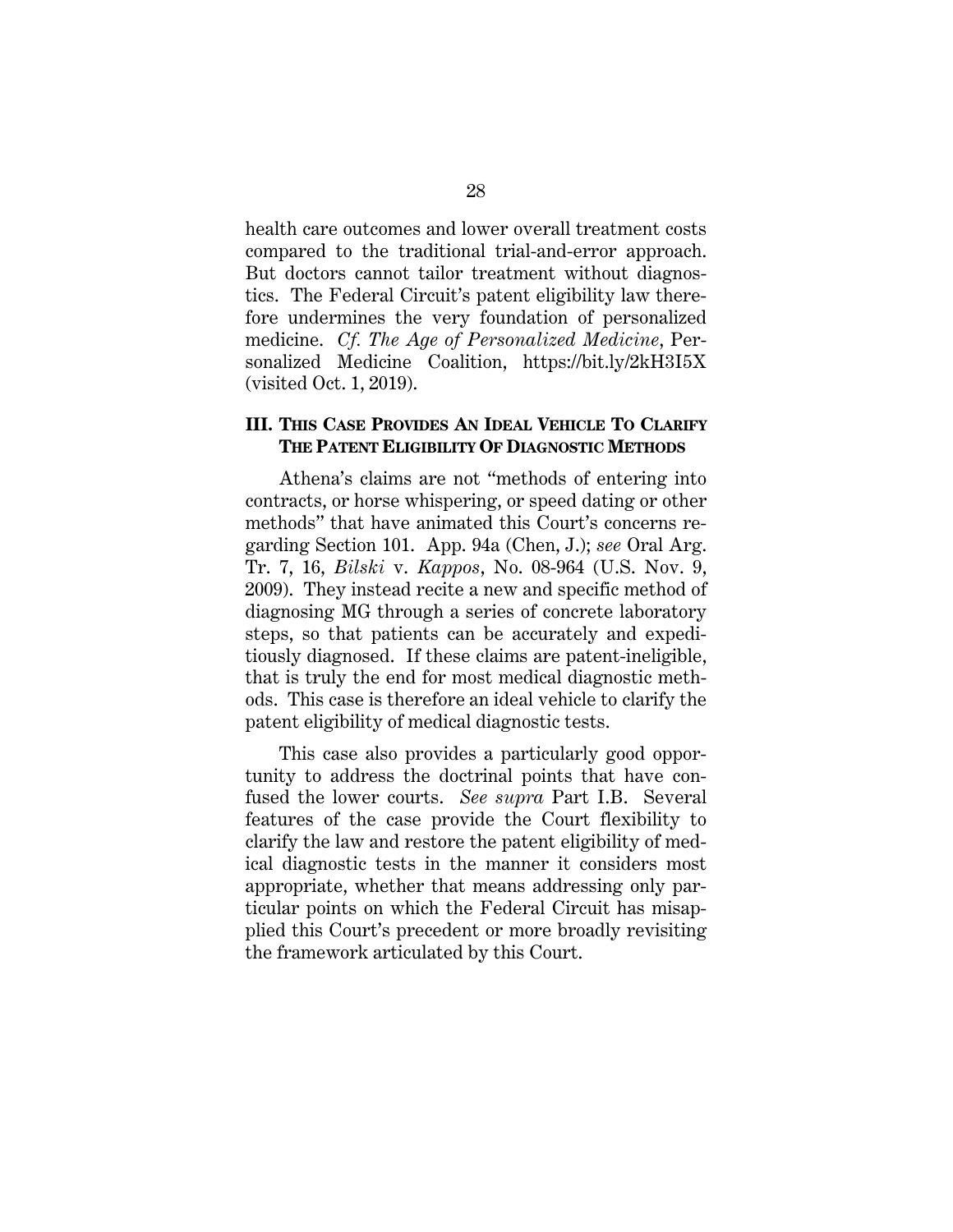1. The first respect in which Athena's claims provide an opportunity to clarify the law is through their use of novel man-made molecules. The labeled MuSK with which the diagnostic method starts is itself a new molecule created by human ingenuity. A second new composition is formed when that 125I-MuSK binds with MuSK autoantibodies. The addition of yet another antibody creates a third composition that, as disclosed in the patent, will usually consist of material derived from both humans and animals. C.A.J.A. 47.

The use of these man-made compounds makes this an easy case. This Court held in *Chakrabarty* that a new bacterium created in the lab is patent-eligible subject matter. 447 U.S. at 310. The Court similarly held in *Myriad* that while isolated DNA cannot be patented, laboratory-created cDNA in which the non-coding portions of the DNA have been removed is eligible for patent protection. 569 U.S. at 592-594. Under these decisions, the man-made molecules used in Athena's diagnostic method would themselves be eligible subject matter for patent protection.

There is no reason in law or logic that a claim that goes even *further* and limits itself to specific *uses* of novel man-made compounds should lose its eligibility for patent protection. Indeed, the Federal Circuit agreed shortly after *Mayo* was decided when it reviewed a method claim in the *Myriad* case (claim 20) that applied standard techniques for screening potential cancer therapeutics using a man-made cell into which an altered gene had been spliced. *Association for Molecular Pathology* v. *USPTO*, 689 F.3d 1303, 1310, 1335-1337 (Fed. Cir. 2012). The court explained:

[P]erforming operations, even known types of steps, on, or to create, novel, i.e., transformed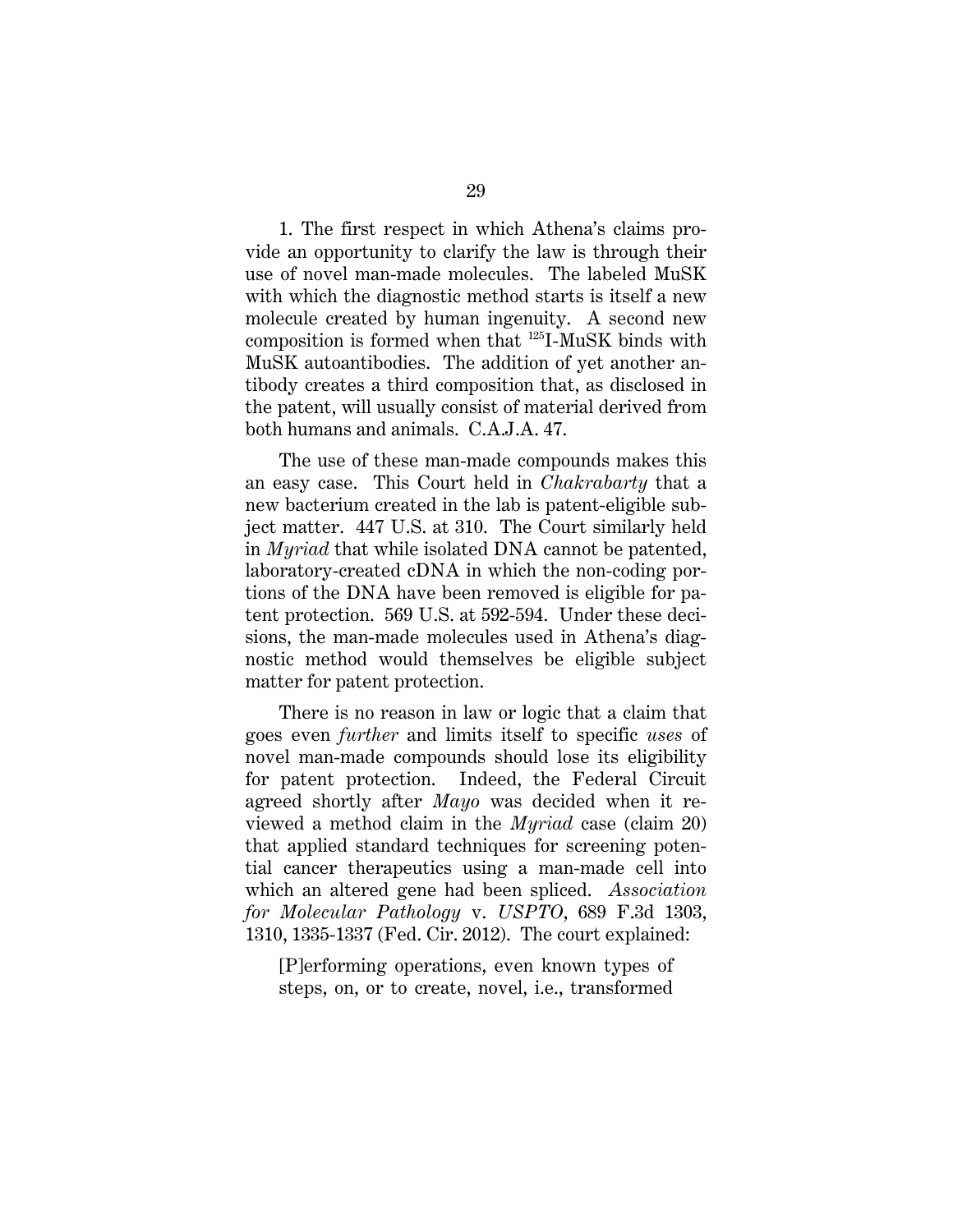subject matter is the stuff of which most process or method invention consists. All chemical processes, for example, consist of hydrolyzing, hydrogenating, reacting, etc. … It is rare that a new reaction or method is invented; much process activity is to make new compounds or products using established processes. Thus, once one has determined that a claimed composition of matter is patent-eligible subject matter, applying various known types of procedures to it is not merely applying conventional steps to a law of nature. The transformed, man-made nature of the underlying subject matter in claim 20 makes the claim patenteligible. The fact that the claim also includes the steps of determining the cells' growth rates and comparing growth rates does not change the fact that the claim is based on a man-made, non-naturally occurring transformed cell patent-eligible subject matter.

*Id*. at 1336. This ruling remained intact when this Court granted certiorari to review other claims in *Myriad* while specifically declining to review the method claim that the Federal Circuit had upheld. *See* 689 F.3d 1303 (2012); Miscellaneous Order (U.S. Nov. 30, 2012) (petition "granted limited to Question 1").

By the time the Federal Circuit considered this case, however, it had painted itself into a corner. Based on its own subsequent decisions and a misinterpretation of *Mayo*, it held that "the use of a man-made molecule is not decisive." App. 13a. "For example," the panel explained, "*Mayo* involved claims requiring administering a man-made molecule (a drug "providing" 6-thioguanine) to a patient." *Id.*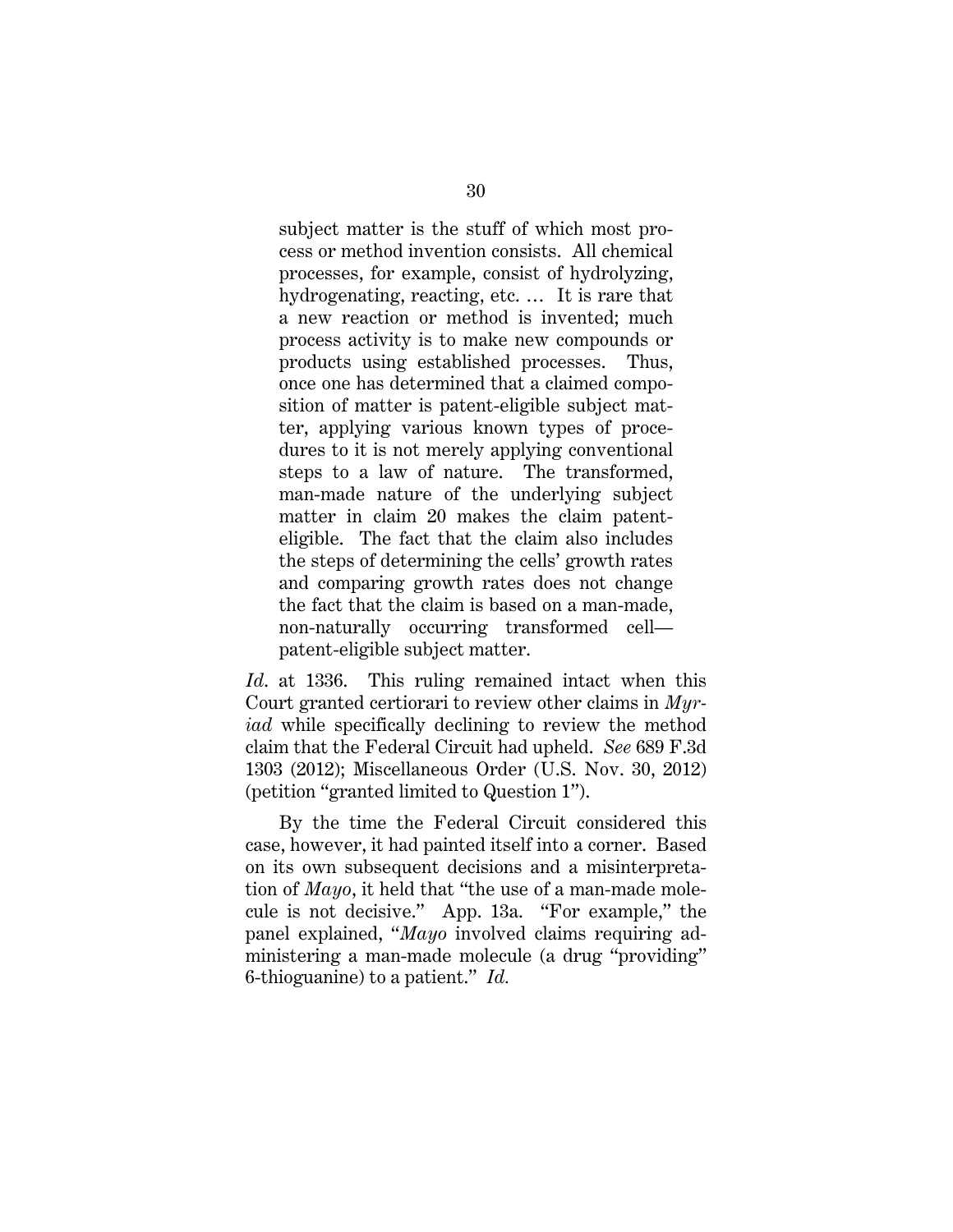This ruling overlooked a critical distinction between *Mayo* and this case. In *Mayo*, the man-made molecule was not new. "[D]octors used thiopurine drugs to treat patients suffering from autoimmune disorders long before" the patent at issue. 566 U.S. at 78. The doctors using thiopurine drugs were thus "a preexisting audience." *Id.* at 78. In contrast, the manmade molecules in this case *are* new. There is no evidence anyone had previously created radioactive 125I-MuSK, an 125I-MuSK/MuSK autoantibody complex, or the cross-species combination of that complex with a secondary antibody. This case provides an ideal opportunity for this Court to resolve this confusion and hold that diagnostic methods that use novel man-made molecules in new and useful ways constitute subject matter eligible for patent protection, provided they satisfy all of the other requirements the Patent Act imposes.

2. The second opportunity Athena's claims provide to clarify the law comes from their recitation of specific chemical steps to achieve a new and useful result. This distinguishes the claims from the unusual claims in *Mayo*, it means that the claims are directed to a specific diagnostic tool rather than a natural law, and it limits the claims' preemptive reach—any of which provides a ground for clarifying the law and restoring the patent eligibility of more typical diagnostic claims.

a. The patent claims here are a world apart from the claim invalided in *Mayo*. As discussed, the unusual *Mayo* claims merely recited information without requiring a single, real-world action not "already engaged in by the scientific community." 566 U.S. at 79-80. The claims were thus directed to the natural law itself. Here, the inventors made an undisputedly groundbreaking discovery that 20% of MG patients develop the disorder because they generate autoantibodies to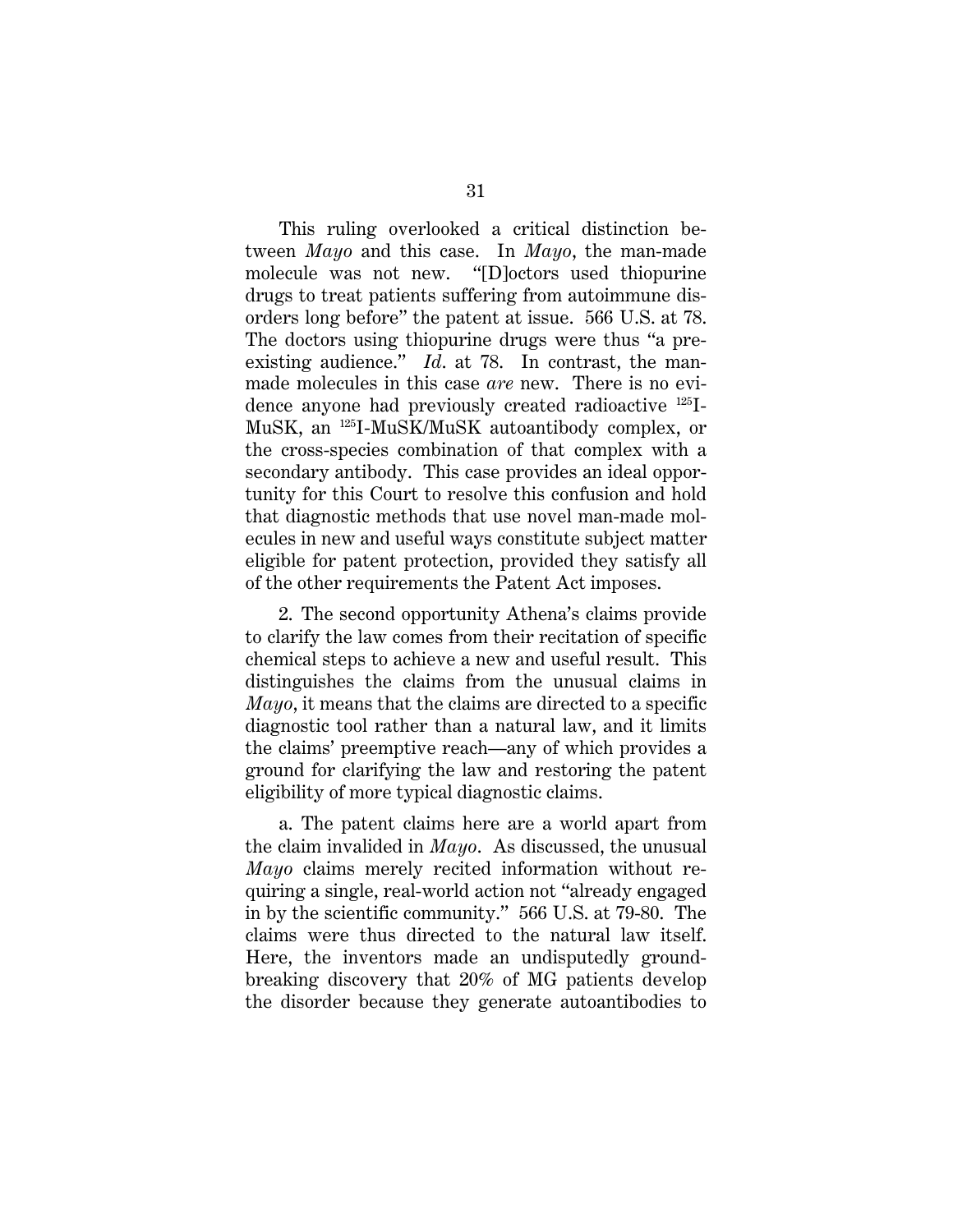MuSK. C.A.J.A. 43-44. But that is not what they claimed. Rather, "as the first party with knowledge of" their discovery, they were "in an excellent position to claim *applications* of that knowledge." *Myriad*, 569 U.S. at 596 (emphasis added; brackets and quotation marks omitted). The inventors did exactly that, adapting techniques that had never previously been used to detect MuSK autoantibodies and using a series of specific chemical steps that had never been performed in that manner. The result was a highly effective new laboratory test for diagnosing patients for whom no test had previously been available.

b. The specificity of Athena's claims means that the claims are not "directed to" a natural law. Rather, they are directed to a particular chemical process for detecting a previously unused biomarker and diagnosing illness. The Federal Circuit ignored this distinction on the ground that the "'end result'" of the claim is "'an observation or detection'" of a natural law. App. 12a. But defining the focus of the claims by the result to be achieved, rather than the means used to achieve that result, is a mistake because that would mean that all diagnostic claims are directed to a natural law. At the very least, moreover, the use of specific chemical steps transforms the claims into more than a mere attempt to patent the natural law itself, which is the concern that motivates the judicially-created exceptions to Section 101.

The Federal Circuit compounded this error by examining the steps of the claims at a high level of generality. Dismissing claim elements as conventional techniques *in the abstract*, the court lost sight of the fact that there was nothing conventional about applying those techniques in the manner done here. No one had used labeled MuSK and immunoprecipitation to detect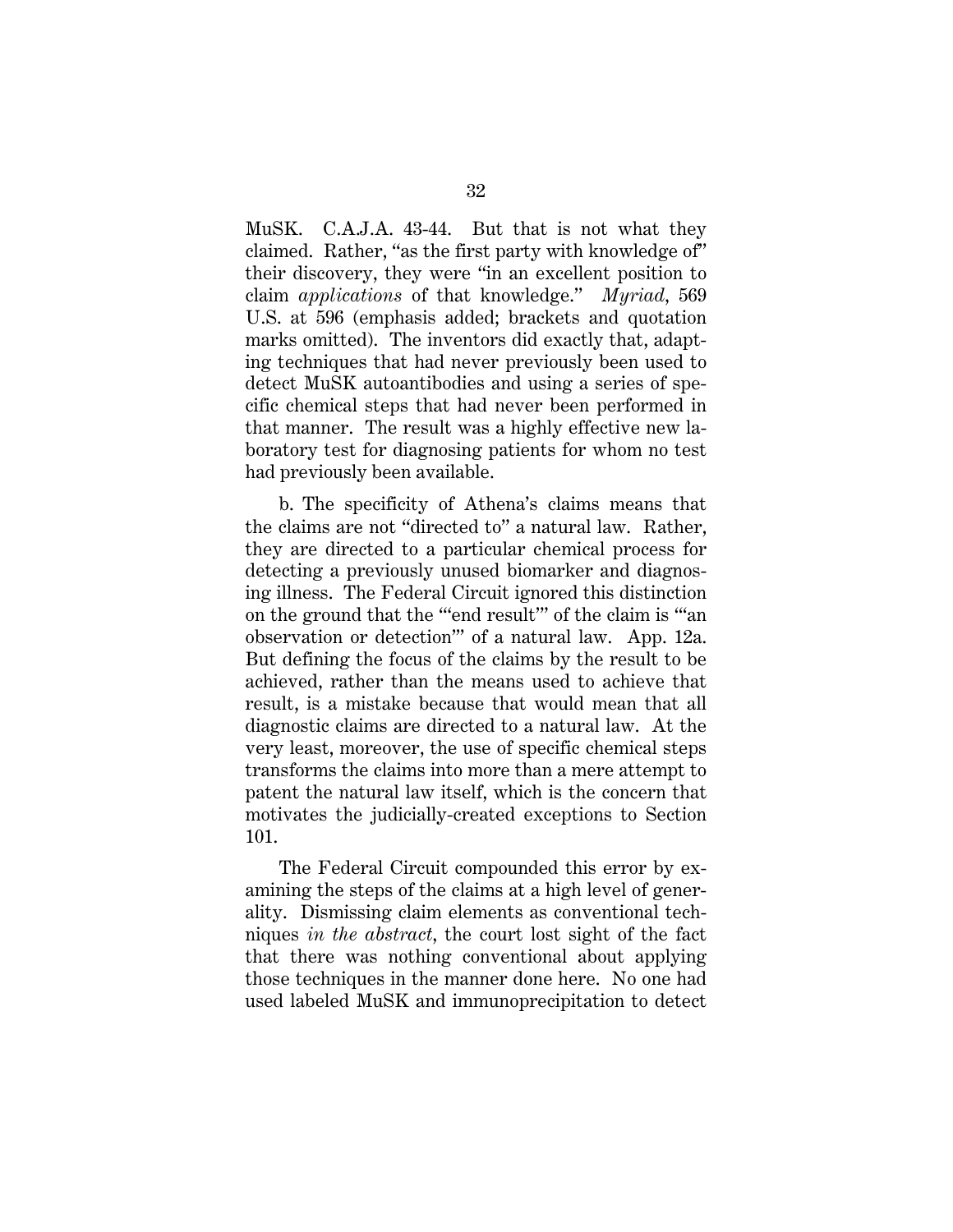MuSK autoantibodies, and the inventors had to overcome various obstacles to enable reliable detection of a molecule that had never before been used in a diagnostic test. It was only by ignoring the specificity of the claims, and defining the steps at a high level of generality, that the Federal Circuit could recast a series of chemical steps *never before performed in combination* as "conventional" activity entitled to no weight.

c. The specific combination of steps in Athena's claims also resolves concerns regarding preemption of future research. In *Mayo*, anyone who wanted to make use of, or merely study, the correlation disclosed in the claim had to infringe the claim by administering a thiopurine drug and measuring metabolite levels. 566 U.S. at 79. The opposite it true here. The Federal Circuit held that Athena's claims "leave[] open to the public other ways of interrogating the correlation between MuSK autoantibodies and MuSK-related disorders without practicing the claim's concrete steps." App. 13a. But the court ignored this fact because it viewed preemption as a one-sided test in which "[p]remption is sufficient to render a claim ineligible under § 101, but it is not necessary." *Id.* This relegation of preemption to the sidelines cannot be squared with this Court's description of "preemption" as "the concern that drives" the judicially-created exceptions to Section 101. *Alice*, 573 U.S. at 216.<sup>2</sup>

I

<sup>2</sup> This Court has been skeptical of patent claims that broadly tie up use of an abstract idea even if limited to a particular field of technology. *Alice*, 573 U.S. at 216-217. But that type of artificial narrowing to try to monopolize all uses of a natural law in a particular industry is not the situation here. Athena's asserted claims are limited by the specific chemical steps they recite, and do not cover other detection techniques. Their preemptive scope is therefore inherently limited and does not depend on artifice.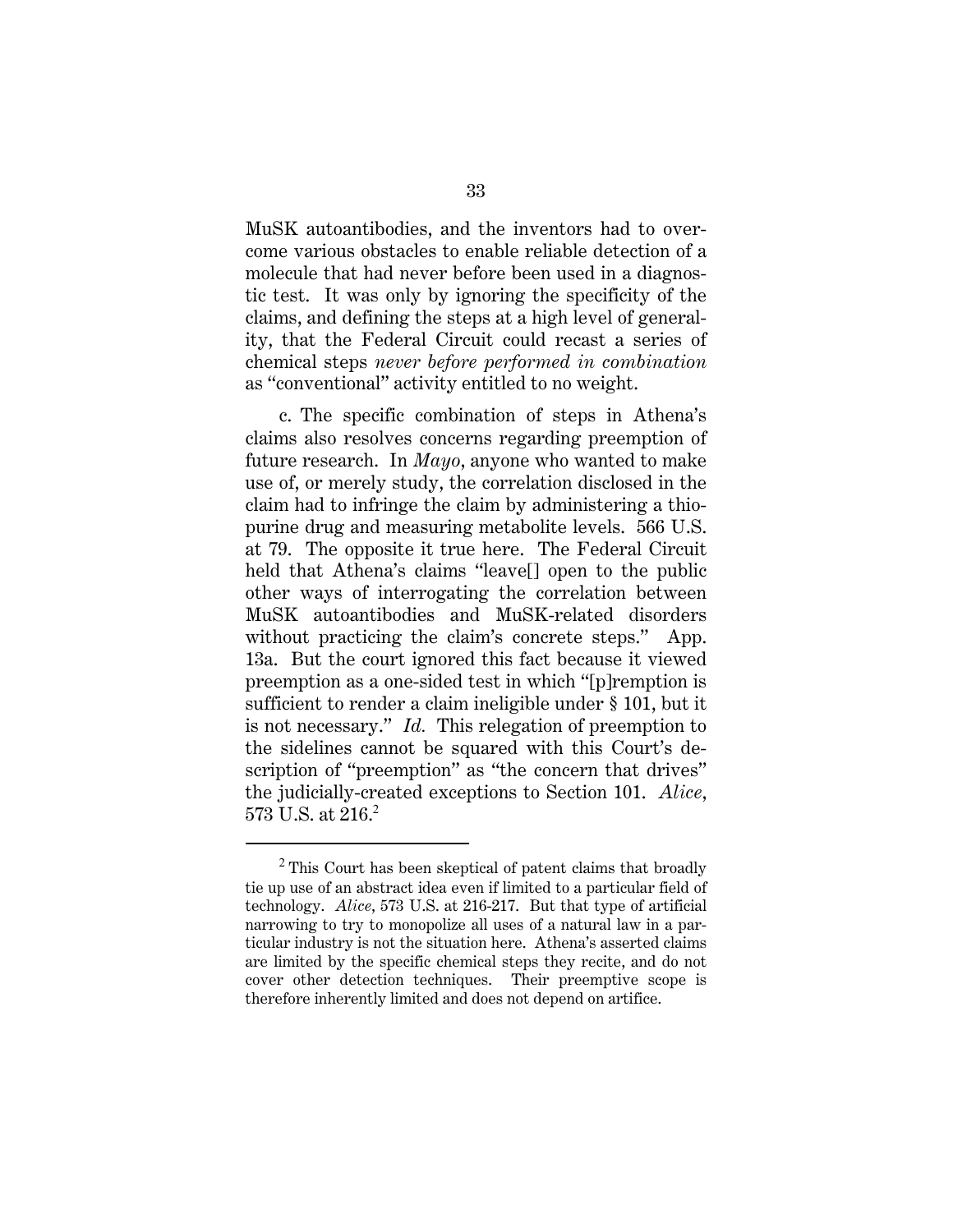Multiple judges have urged this Court to rely on the specificity of the chemical steps in Athena's claims to restore patent protection for similar diagnostic claims. Judge Dyk argued that "the *Mayo* test for patent eligibility should leave room for sufficiently specific diagnostic patents" and that "this case may involve claims that could be patent eligible under this suggested approach." App. 68a, 76a. Judge Moore agreed that Athena's "steps are not set out at the 'high level of generality' that concerned the Court in *Mayo*." App. 116a. Rather, "the concreteness and specificity of the claims in *Athena* moves them from reciting a law of nature to a particular application of a law of nature." *Id.* Judge Stoll likewise noted that "[c]ertain diagnostic claims, such as the ones at issue in this case, are so narrowly tailored that preemption is not a reasonable concern." App. 137a.

All of these distinctions failed to move a slight majority of the Federal Circuit, but it is incumbent on this Court to clarify the law, and correcting even one of these points would lead to a different result.

3. Finally, it bears consideration that the rules the Federal Circuit has relied on to invalidate medical diagnostic claims find no support in the statute. The capacious language of Section 101 provides that "[w]hoever invents or discovers *any* new and useful *process*, machine, manufacture, or composition of matter, or any new and useful improvement thereof, may obtain a patent therefor, subject to the conditions and requirements of this title." 35 U.S.C. § 101 (emphases added). The language chosen by Congress easily encompasses Athena's claims. This case thus turns entirely on judicially-created exceptions, unsupported by the statutory text.